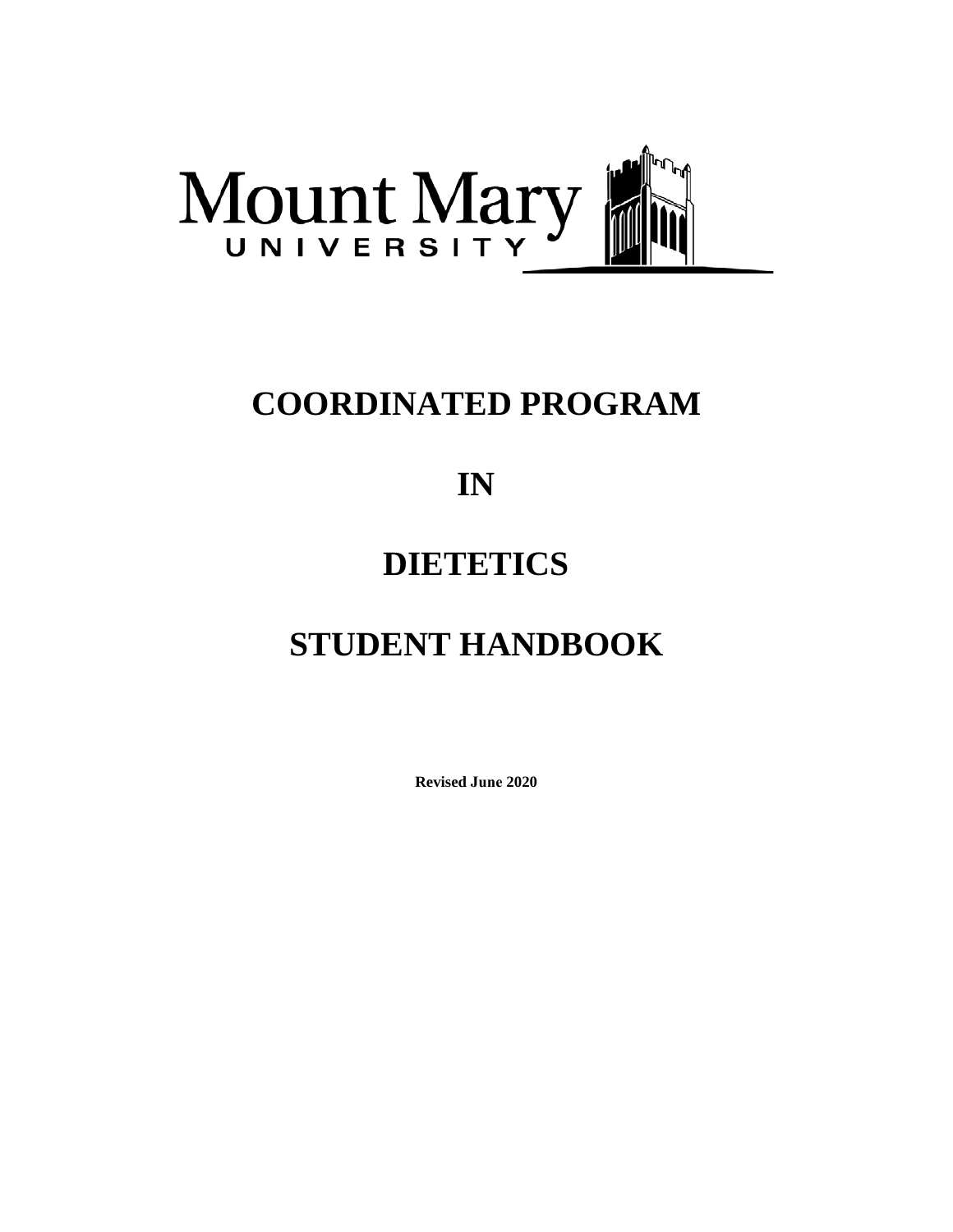### **TABLE OF CONTENTS**

### **SECTION I**

### **THE MOUNT MARY UNIVERSITY COORDINATED PROGRAM Page**

[History](#page-4-0) 

The Coordinated Program in Dietetics with Mission, Goals, and Objectives ---------- 6 Future Changes in the Profession of Dietetics and Education Changes ----------------- 8

### **[SECTION II](#page-8-0)**

#### **[COURSE REQUIREMENTS](#page-8-1)**

#### **[SECTION III](#page-12-0)**

#### **[STUDENT REQUIREMENTS](#page-12-1)**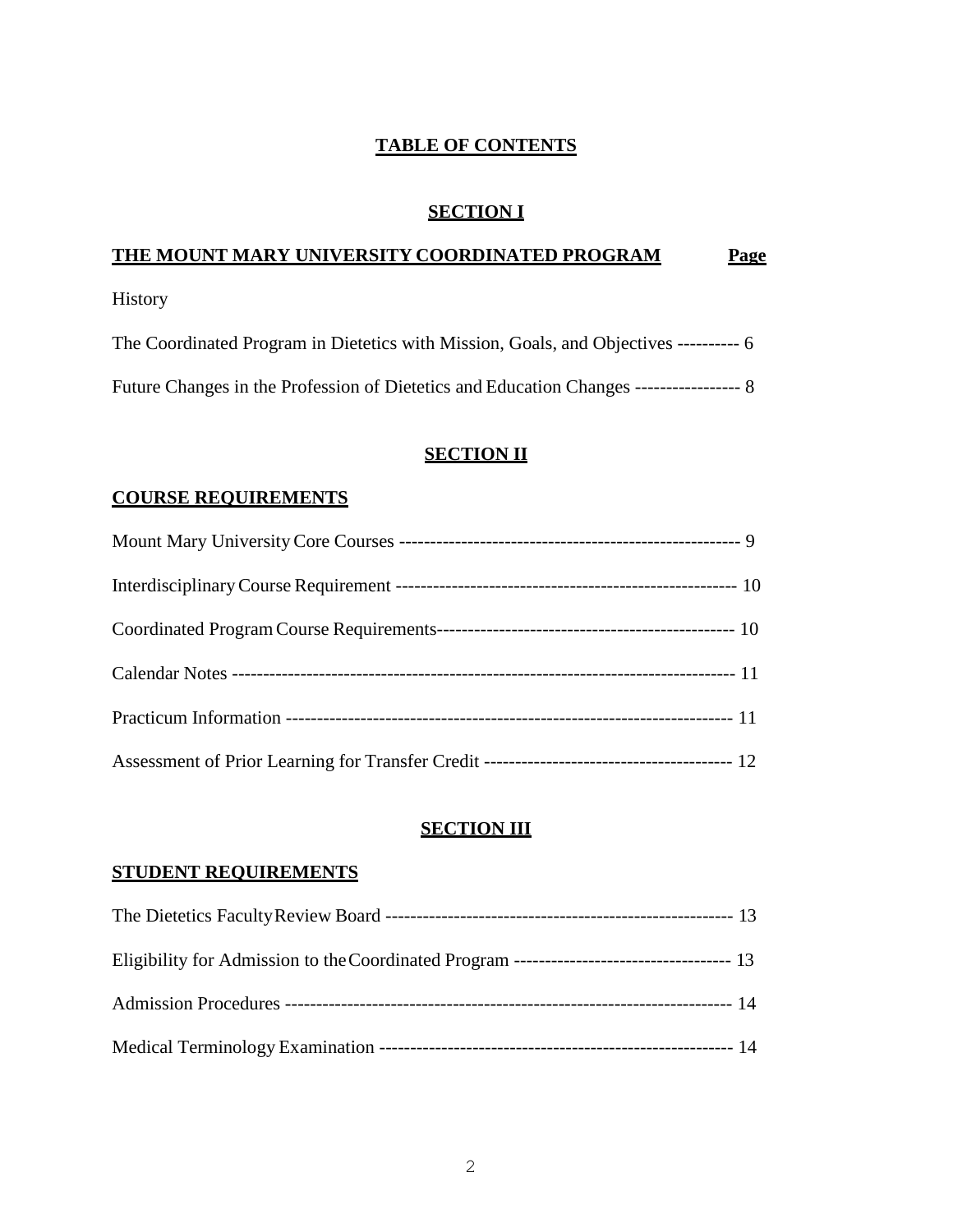## **SECTION III (continued)**

| 20 |
|----|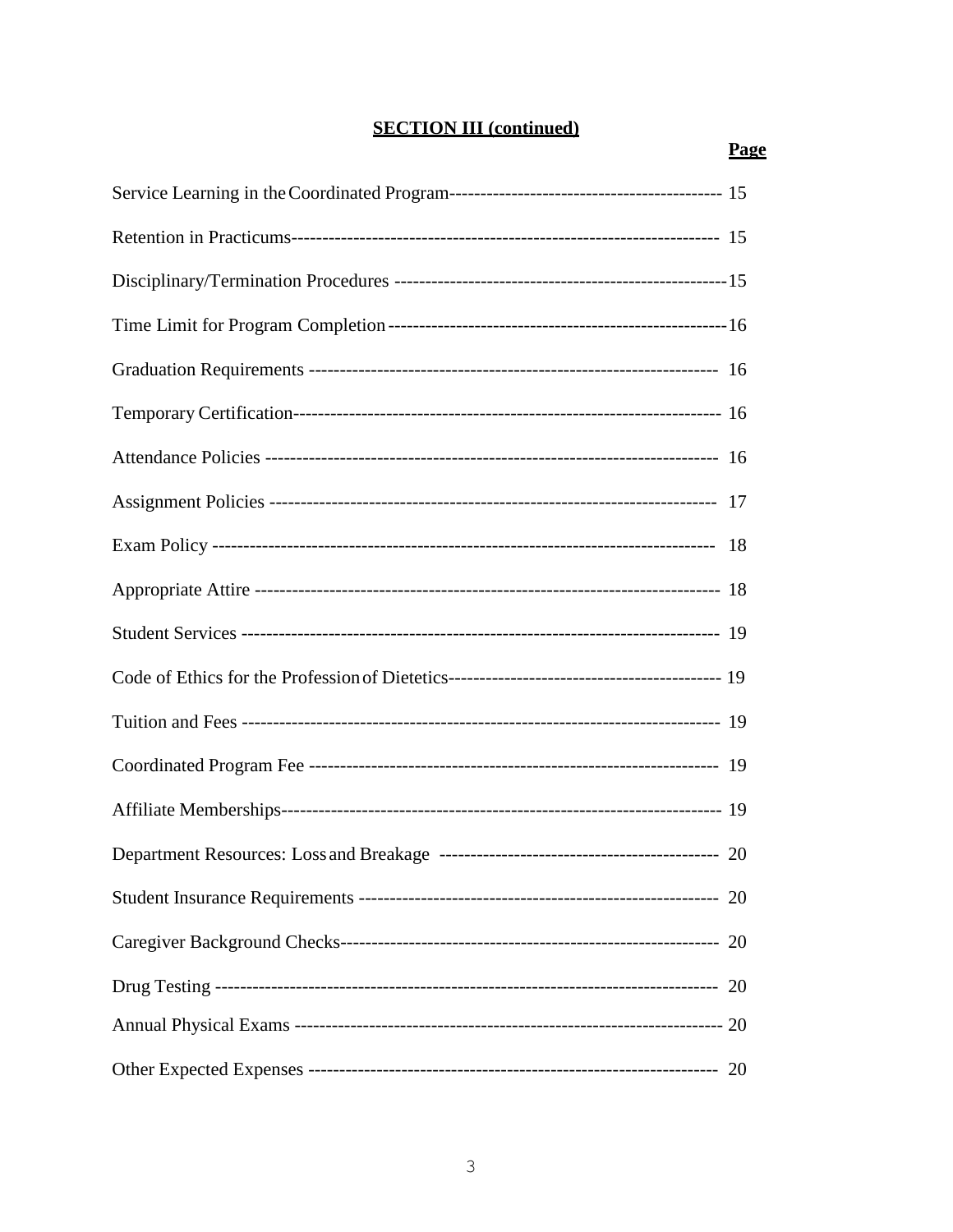| Family Educational Rights and Privacy Act of 1974————————————————————————————————21                                                                     |  |
|---------------------------------------------------------------------------------------------------------------------------------------------------------|--|
| Notice of Opportunity and Procedure to File Complaints with the<br>Accreditation Council for Education in Nutrition and Dietetics (ACEND)----------- 22 |  |
|                                                                                                                                                         |  |

### **[SECTION IV](#page-22-0)**

#### **[SUPERVISED PRACTICE SITES](#page-22-1)**

### **APPENDICES**

| A – Accreditation Standards: Foundation Knowledge and Competencies------------ 28          |  |
|--------------------------------------------------------------------------------------------|--|
|                                                                                            |  |
| C – Estimated Costs for the Coordinated Program in Dietetics -------------------------- 30 |  |
| D – Academic Honesty & Integrity & American Disabilities Acts Statements ------ 31         |  |
|                                                                                            |  |
|                                                                                            |  |
|                                                                                            |  |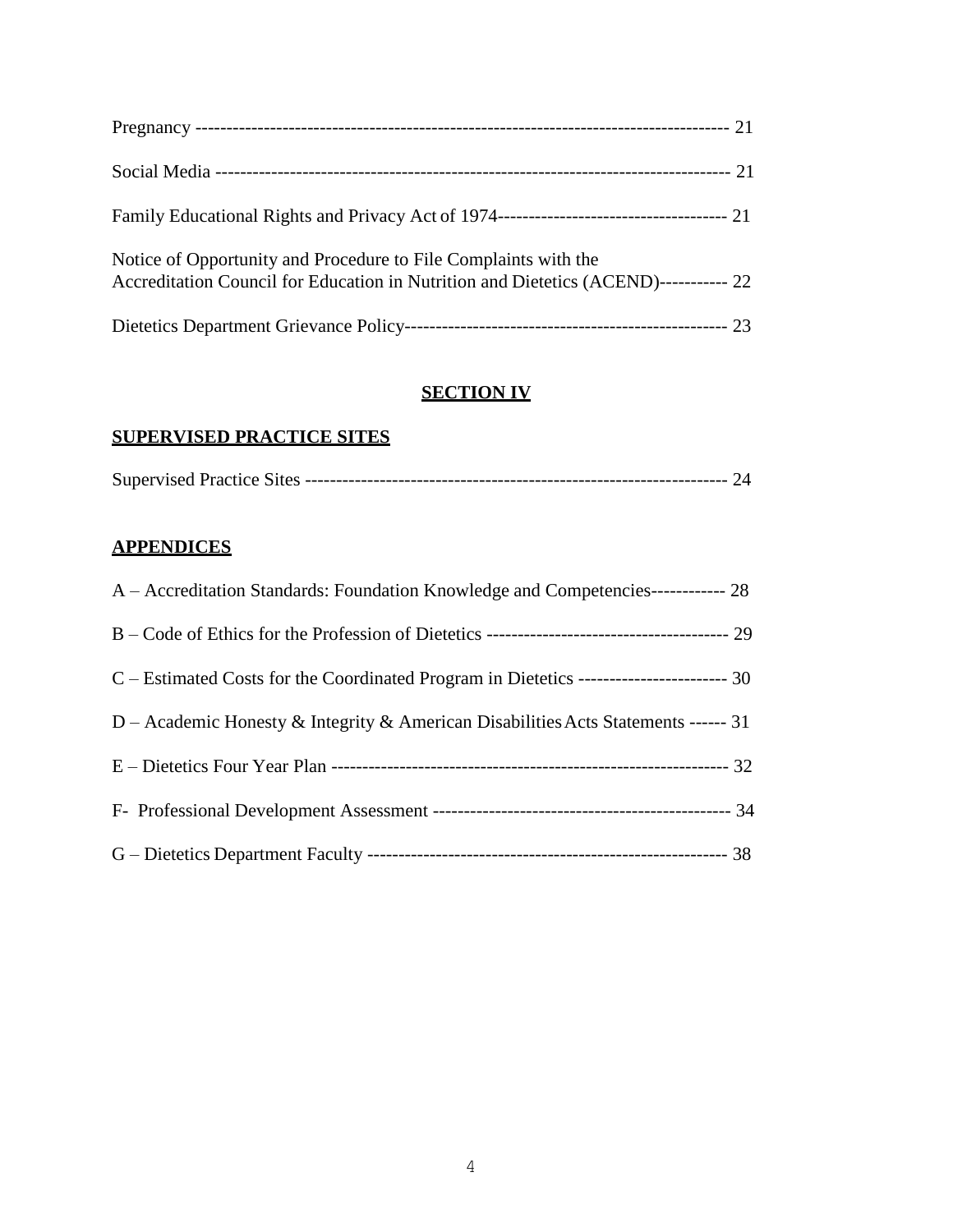## **SECTION I**

### **MOUNT MARY UNIVERSITY COORDINATED PROGRAM IN DIETETICS**

## <span id="page-4-0"></span>**HISTORY**

The Coordinated Program (CP) in Dietetics at Mount Mary University had its origin on the drawing board of the University faculty as early as 1968 when the need to meet the demand for professional health personnel was urgent. The result was changing the undergraduate dietetics program at Mount Mary to a coordinated program with an emphasis in clinical dietetics. The Coordinated Program in Dietetics at Mount Mary was the first program of its kind offered by a private University and affiliated with a private hospital. It was the seventh to open in the nation. The first class to graduate from the CP was in 1975.

In 1981, the CP changed from a clinical specialization to a generalist program. The first class in the generalist program started in January 1982, with the following classes starting each August.

The primary reason for this change was the desire to provide a balanced emphasis in management, community nutrition, and clinical nutrition. This type of program would allow for more individualization of students' interests; for greater diversification in affiliations; and for more career choices to be available to the graduates.

Beginning in fall 1984, Dietetics became a department completely autonomous from the Home Economics Department. In the fall of 1985, The American Dietetic Association's Commission on Evaluation for Dietetic Education reviewed the program's self-study report on curriculum, conducted a site visit, and, as a result, gave accreditation to the CP for five years. The newly formulated department was recognized as a vehicle for the preparation of professionals for the health care system. The CP provides the framework for the student to successfully complete the registration exam and seek employment as an entry level practitioner.

In 1990, the Mount Mary University Coordinated Program in Dietetics went through another onsite evaluation by the American Dietetic Association's Council on Education (COE), now the Accreditation Council for Education in Nutrition and Dietetics (ACEND) which sought compliance with the newly developed STANDARDS OF EDUCATION. The result of the evaluation was continued accreditation of the Coordinated Program in Dietetics through 2000. In 2000 and 2010 the program underwent self-studies and on-site evaluations by the Commission on Accreditation for Dietetics Education (now ACEND). In 2010 and the program emphasis entitled Disease Prevention/Health Promotion was adopted.

The Coordinated Program is currently accredited by ACEND of the Academy of Nutrition and Dietetics (formerly the American Dietetic Association) through 2020. ACEND is a specialized accrediting body recognized by the United States Department of Education. The address and phone number of ACEND are: 120 South Riverside Plaza, Suite 2190, Chicago, IL 60606-6995, 800-877-1600, Ext. 5400. Additional information can be found at [www.eatright.org/ACEND](http://www.eatright.org/ACEND) .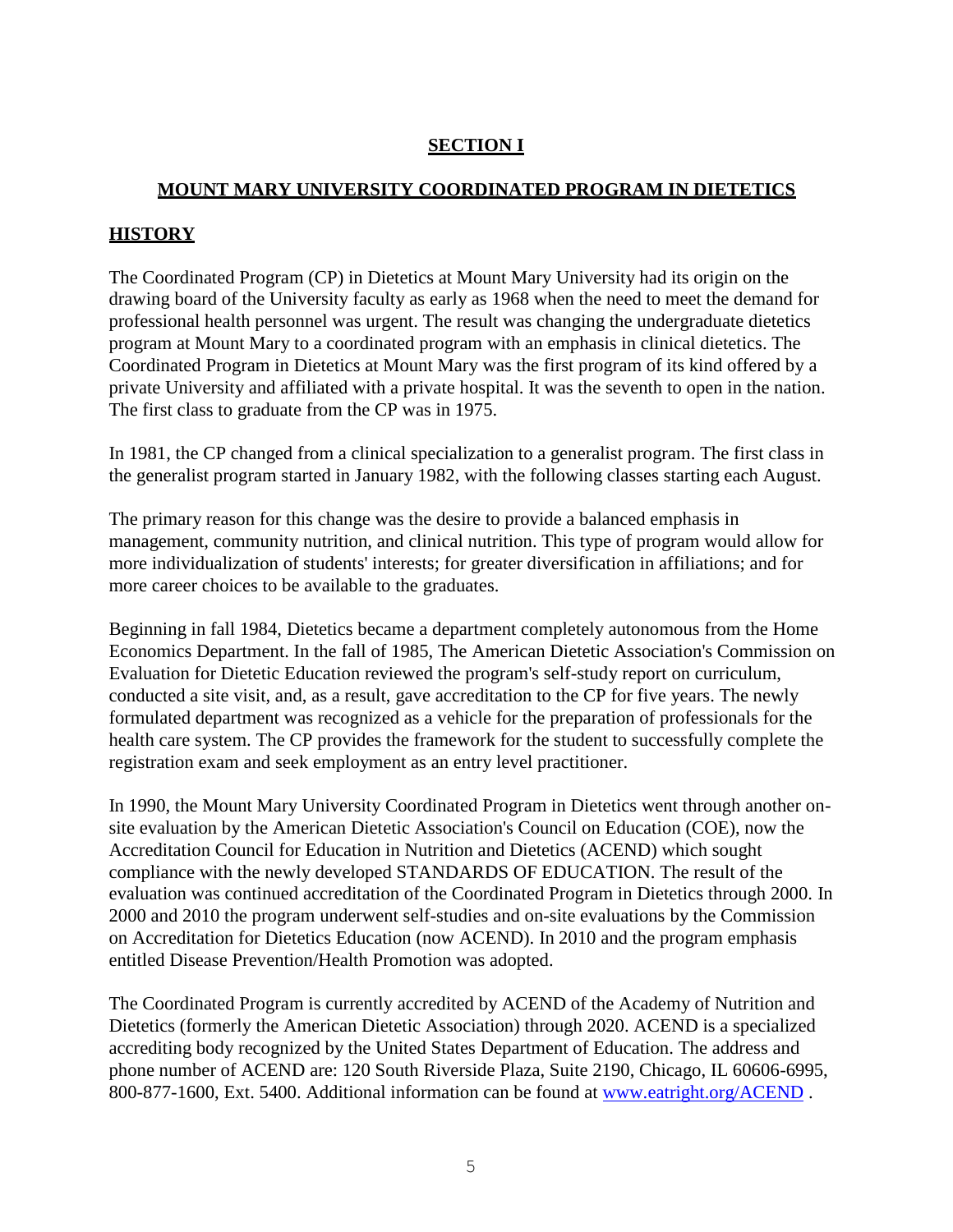### **THE COORDINATED PROGRAM IN DIETETICS**

There are two routes to becoming a Registered Dietitian Nutritionist (RDN) available at MMU. Students may complete a 4-year degree (didactic program) in nutrition/dietetics (not available at MMU) and then apply for 1200 hours of supervised practice in a Dietetic Internship. See details of this program at [: https://mtmary.edu/majors-](https://mtmary.edu/majors-programs/graduate/dietetics/internship/mission.html)

[programs/graduate/dietetics/internship/mission.html](https://mtmary.edu/majors-programs/graduate/dietetics/internship/mission.html) Undergraduates and certificate students (students with an degree in a non-dietetics field) may apply for the Coordinated Program (CP) and then simultaneously complete the didactic and supervised practice components.

The DI and CP at MMU are both ACEND-accredited and completion will enable the student to take the registration examination. Exam requirements are set by the Commission on Dietetic Registration (CDR.) See: [https://www.cdrnet.org/certifications/registered-dietitian-rd](https://www.cdrnet.org/certifications/registered-dietitian-rd-certification?set_ga_opt_in_cookie=1&set_ga_opt_in=Save%2BSettings)[certification?set\\_ga\\_opt\\_in\\_cookie=1&set\\_ga\\_opt\\_in=Save+Settings](https://www.cdrnet.org/certifications/registered-dietitian-rd-certification?set_ga_opt_in_cookie=1&set_ga_opt_in=Save%2BSettings)

There are other routes to becoming an RDN. Please refer to the ACEND website: <https://www.eatrightpro.org/acend/accredited-programs/about-accredited-programs>

The CP at MMU equips students for three main areas of dietetics which include clinical nutrition, community dietetics and foodservice management. Students obtain the "hands-on" (supervised practice) experience during the final two years of the degree. Students apply to the program when they have met the eligibility criteria, including prerequisites and GPA requirements. For students who declare the dietetics major early in their University career, application to the program typically occurs during the sophomore year, enabling them tograduate in four years. Students who have already earned a bachelor's degree from another accredited University or university may apply once the eligibility criteria have been met. Students with a previous bachelor's degree earn a Certificate in Dietetics when they complete the requirements of the CP.

#### **Opportunities for Men**

The opportunity for men to become registry eligible dietitians exists even though Mount Mary University (MMC) is a women's University. Men who have a bachelor's degree from an accredited University or university who meet the eligibility requirements mayenroll in the Universityand apply to the Coordinated Program in Dietetics and receive a Certificate in Dietetics upon completion.

#### **Dietetics Curriculum**

The CP's two-year long curriculum prepares students for the variety of career options in dietetics. The curriculum meets the Accreditation Standards for foundation Knowledge and Competencies for Registered Dietitians established by the Accreditation Council for Education in Nutrition and Dietetics in 2017. See Appendix A for the complete list of Accreditation Standards.

#### **Verification statements and credentialing**

Upon successful completion of the CP, graduates will be issued a verification statement and copies of the verification statements will be kept indefinitely in the students' permanent file in the Dietetics Department. The graduates' names will be submitted to the Commission onDietetic Registration indicating that they are eligible for the registration exam.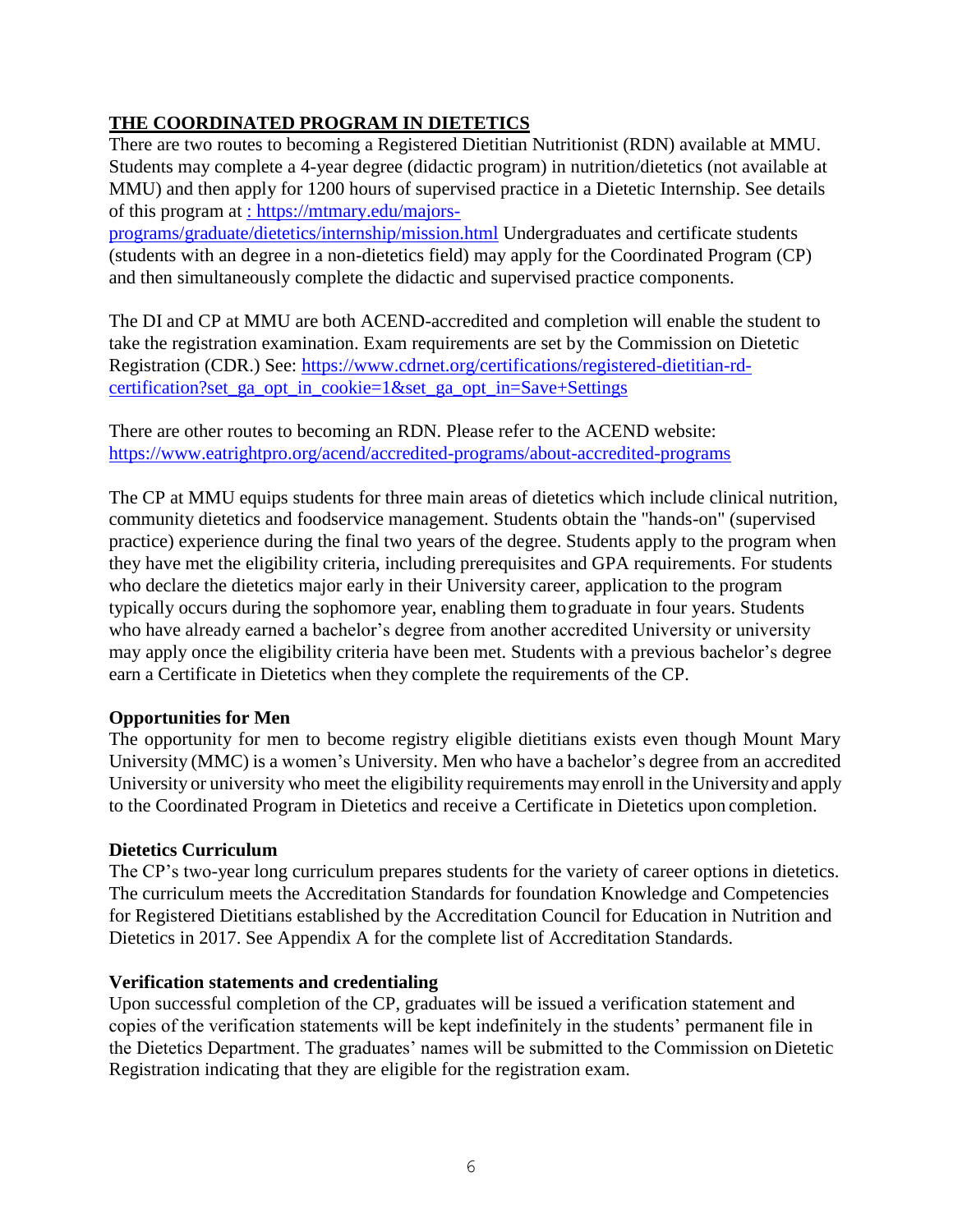Successfully passing the registration exam earns the credentials RD or RDN. When graduates achieve the RD designation, they may then apply to the credentialing board for certification or licensure in the state in which they intend to practice.

#### **Mission and Goals of the Program**

The mission of the Coordinated Program in Dietetics at Mount Mary University is to equip students with the knowledge, skills, and experience to successfully pass the Registration Exam for Dietitians and practice entry level dietetics in a variety of settings. Through excellence in teaching with an emphasis on critical thinking, leadership, integrity, creativity, and social justice, the program provides the foundation to build an outstanding career.

The goals and objectives of the program are:

Goal 1: The program will graduate competent, entry level practitioners.

Objective 1.1: 100% of students will complete the dietetic major curriculum and meet the minimum requirements of a B/C in dietetic courses following program admission.

Objective 1.2: 100% of students will complete the program within 150% of the planned time, which is equivalent to three years.

Objective 1.3: Over a 5 year period, the pass rate for program graduates taking the registration exam for the first time will be at least 80%.

Objective 1.4: 100% of students will receive a "successful completed rotation" from each site/preceptor during DTS 475 Supervised Practice in Dietetics.

Objective 1.5: Over a 5 year period, 70% of program graduates who sought employment in dietetics will be employed within 12 months of program completion.

Objective 1.6: Ninety percent of employers rank the program at a minimum or satisfactory for all areas surveyed.

Objective 1.7 One year post graduation, 80% of graduates who are employed will indicate a minimum of "satisfactory" how prepared they felt for their first job.

Goal 2: The program will stimulate graduates to continue their professional growth through graduate study, by seeking specialty certifications in dietetics, or other professional activities.

Objective 2.1: In the three years following program completion, 50% of students will initiate graduate education or seek certification in specialty areas. Students will be surveyed at the end of year one and year three.

Objective 2.2: In the three years following program completion, 75% of graduates will be members of AND or other professional organizations. Students will be surveyed at the end of year one and year three.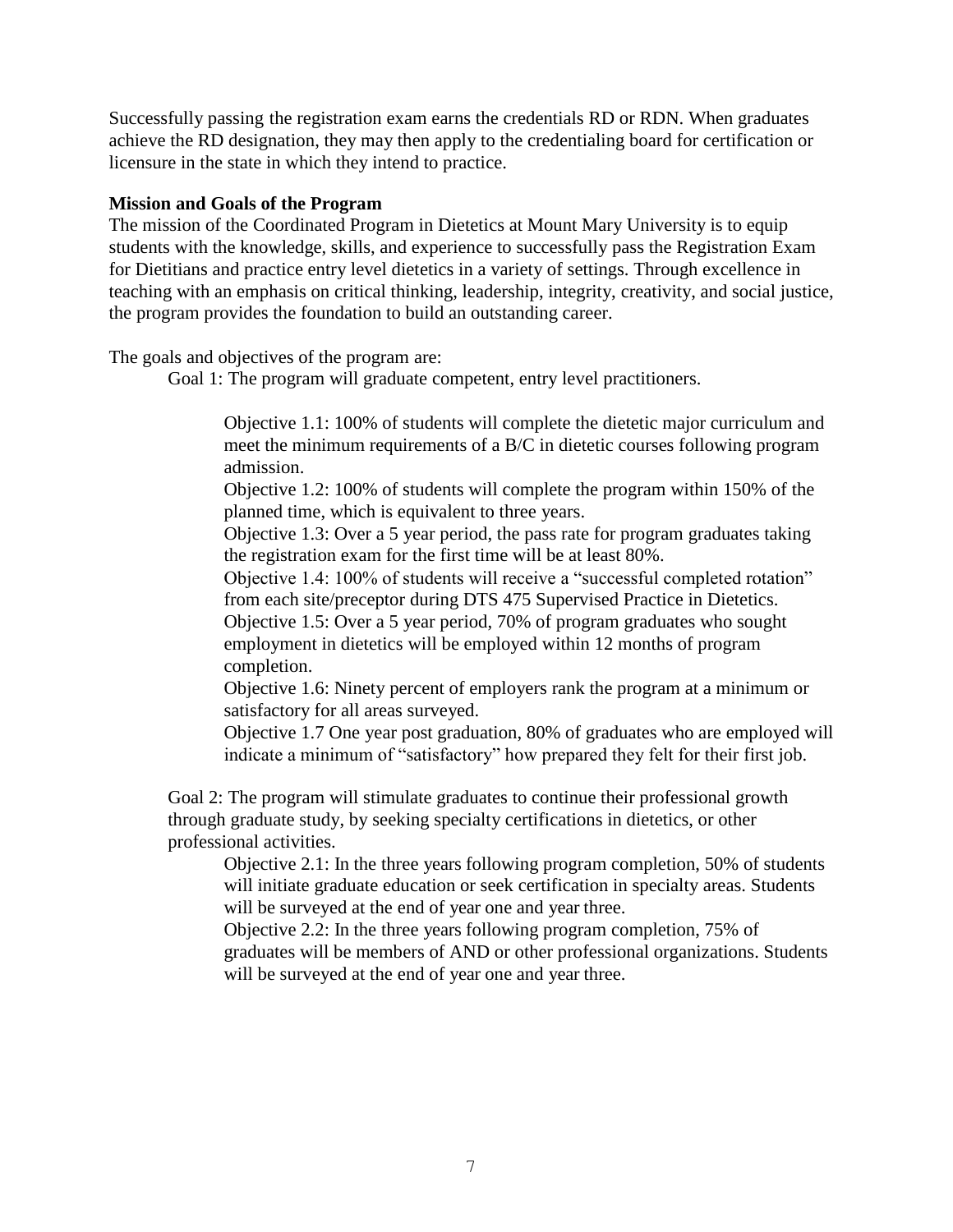In order to monitor program effectiveness and implement continuous program improvement the following graduate outcomes will be monitored: graduate GPAs, practicum evaluations, time taken to complete the program, pass rate for the registration exam, employment rate, employer assessments of the program, graduate membership in professional organizations including Academy of Nutrition and Dietetics and continuing education of graduates.

#### **Future Changes in the Profession of Dietetics and Education Requirements**

On January 1, 2024, all entry-level RD/RDNs will be required to hold an advanced degree (minimum of a Master's Degree) in addition to completion of an accredited education program that provides for 1200 hours of supervised practice. This will have significant impact on the training programs for RD/RDNs.

At Mount Mary University, the intent is to end the current undergraduate program in May, 2022. All students entering or intending to apply to the Coordinated Program (CP) must work closely with their advisor and/or admissions officer to be certain they can complete the curriculum by this date. Our last cohort in the coordinated program will be Spring, 2020. Applications are due April 6, 2020.

Transfer students and certificate students will need individualized assessments of their course needs and yearly plans to assure program completion by May 2022.

The current intention is to initiate an Integrated Master's Program by Fall, 2021. These dates are offered in the hope of transparency and are best estimates. The dates may need to change due to circumstances. Students should work closely with their faculty advisors and/or admissions officers.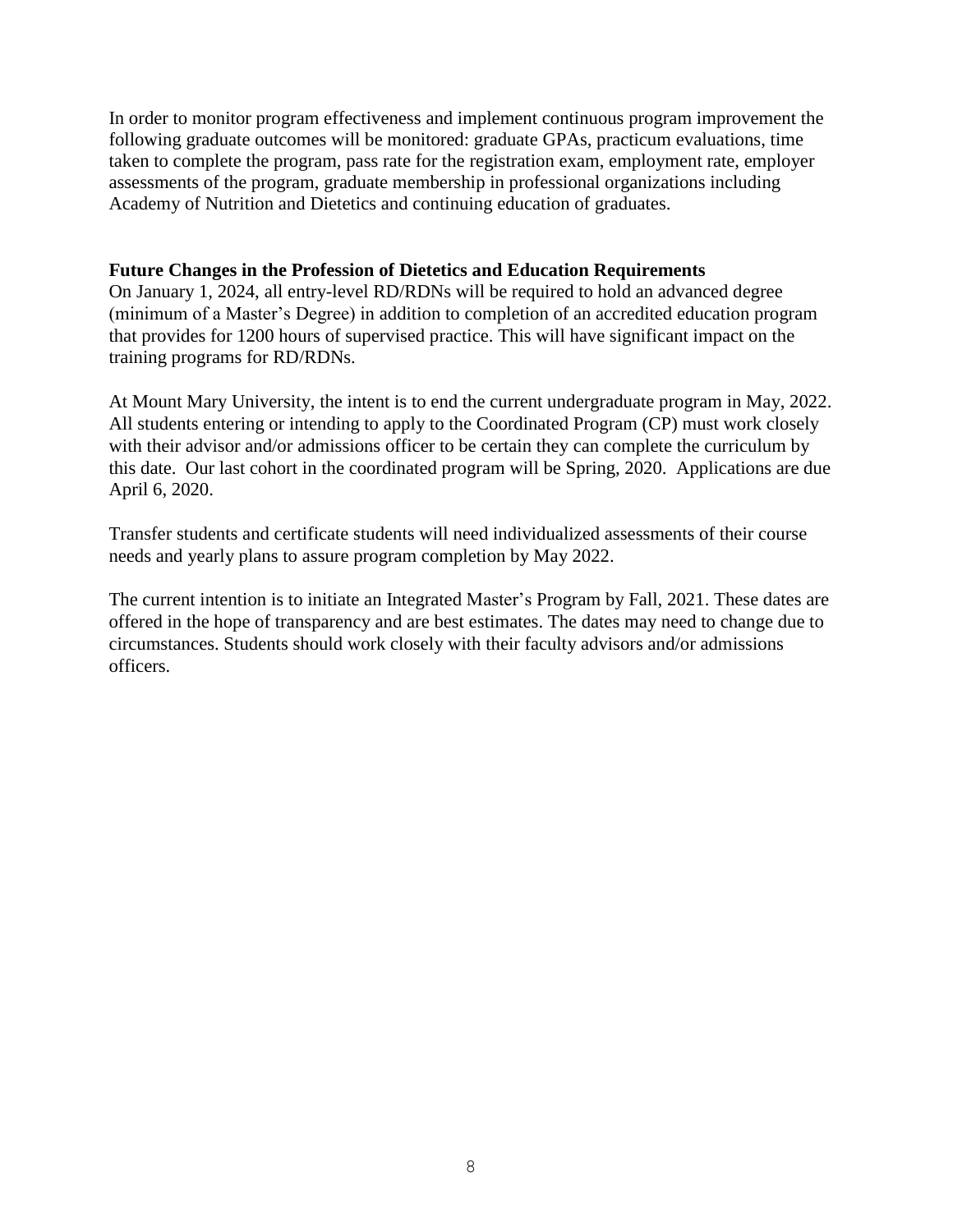#### **SECTION II**

#### **COURSE REQUIREMENTS**

<span id="page-8-1"></span><span id="page-8-0"></span>The Mount Mary University Undergraduate Bulletin provides detailed information on core requirements, course descriptions, and sequence of courses for the major, and academic policies. The Undergraduate Bulletin can be found at<http://mtmary.edu/campuslife/resources/registrar.html>

#### **MOUNT MARY UNIVERSITY CORE COURSES**

A minimum of 120 credits is required for graduation from MMU of which 48 credits must be CORE courses. CORE courses in liberal arts combine studies in five realms. The list below shows the minimum number of credits and type of course needed in each realm. Courses marked with an  $*$  are CP prerequisites that fulfill CORE requirements in a specific realm.

| PHILOSOPHY/THEOLOGY: 10-12 credits required                             |               |
|-------------------------------------------------------------------------|---------------|
| Search for Meaning                                                      | 4 credits     |
| Philosophy elective                                                     | 3 - 4 credits |
| Theology elective                                                       | 3 - 4 credits |
| <b>COMMUNICATIONS/MATH: 6 - 8 credits</b>                               |               |
| College Research Writing *                                              | 3 credits     |
| Statistical Literacy*                                                   | 3 credits     |
| <b>LITERATURE/FINE ARTS: 9 - 12 credits</b>                             |               |
| Fine Arts elective                                                      | 3 credits     |
| Literature elective                                                     | 3 credits     |
| Literature/Fine Arts option                                             | 3 credits     |
| <b>HUMANISTICS</b> : $9 - 12$ credits                                   |               |
| History elective                                                        | 3 credits     |
| Sociology*                                                              | 3 credits     |
| Psychology*                                                             | 3 credits     |
| <b>SCIENCES:</b> 3 credits                                              | 3 credits     |
| (Any of the science prerequisites for the CP fulfill this requirement.) |               |
| Foreign Language and Public Speaking requirement                        | 0-6 credits   |
| <b>TOTAL CORE REQUIREMENTS</b>                                          | 48 credits    |

**NOTE**: Students who have the minimum number of credits in each realm need to meet the 48 credit minimum by taking additional CORE credits.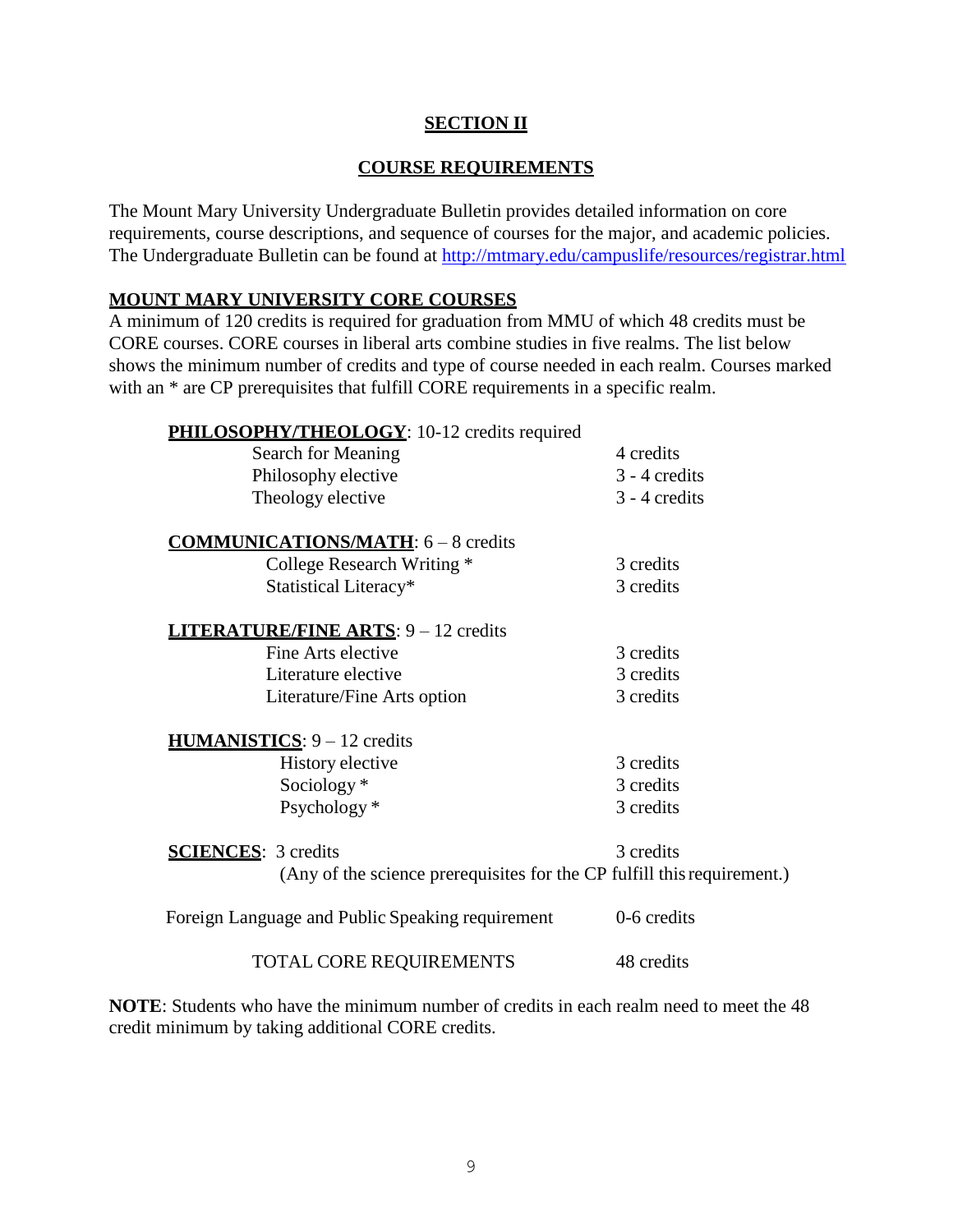### **INTERDISCIPLINARY COURSE REQUIREMENT**

Mount Mary Leadership for Social Justice Seminar (SYM 110) is a 3 credit course that is required of new freshmen and transfer students with less than 15 credits. It is encouraged for all students.

#### <span id="page-9-0"></span>**COORDINATED PROGRAM COURSE REQUIREMENTS**

Along with meeting CORE requirements, the courses listed below are required for the major.

| <b>PSY 103</b> | Introductory Psychology*                                              | 4 credits |
|----------------|-----------------------------------------------------------------------|-----------|
| <b>SOC 101</b> | Introductory Sociology*                                               | 3 credits |
| <b>BIO 100</b> | Introductory to Cell and Molecular Biology*                           | 4 credits |
| <b>BIO 212</b> | Human Physiology*                                                     | 4 credits |
| <b>BIO 325</b> | Microbiology                                                          | 4 credits |
| <b>BUS 301</b> | Economics                                                             | 4 credits |
| <b>BUS 362</b> | Principles of Management*                                             | 3 credits |
| <b>CHE 113</b> | General Chemistry 1*                                                  | 4 credits |
| <b>CHE 206</b> | Organic and Biochemistry*                                             | 4 credits |
| <b>ENG 120</b> | <b>College Research Writing</b>                                       | 3 credits |
| <b>PSY 310</b> | <b>Behavioral Science Statistics</b>                                  | 4 credits |
| <b>MAT 111</b> | College Algebra                                                       | 4 credits |
| NOTE:          | If the student tests at or above the MAT 111 based on MMU             |           |
|                | evaluation methods, no further algebra course is required. If the     |           |
|                | student tests at the MAT 105 level or below, the student will have to |           |
|                | complete any needed prerequisites to MAT 105 and complete             |           |
|                | MAT 105 with a "C" or better.                                         |           |
|                |                                                                       |           |
| <b>DTS 152</b> | The Profession of Dietetics                                           | 1 credit  |
| <b>DTS 190</b> | Culinary Skills for Healthy Living *                                  | 3 credits |
| <b>DTS 201</b> | Food Science *                                                        | 3 credits |
| <b>DTS 202</b> | Foodservice Safety and Sanitation *                                   | 1 credit  |
| <b>DTS 250</b> | Nutrition Principles *                                                | 4 credits |
| <b>DTS 340</b> | Dietetic Education and Counseling Strategies                          | 3 credits |
| <b>DTS 354</b> | <b>Applied Nutrition</b>                                              | 3 credits |
| <b>DTS 362</b> | Quantity Food Procurement and Production                              | 4 credits |
| <b>DTS 364</b> | <b>Medical Nutrition Therapy I</b>                                    | 4 credits |
| <b>DTS 463</b> | Food and Nutrition Systems Management                                 | 4 credits |
| <b>DTS 464</b> | <b>Medical Nutrition Therapy II</b>                                   | 5 credits |
| <b>DTS 465</b> | <b>Community Nutrition</b>                                            | 4 credits |
| <b>DTS 469</b> | Seminar in Dietetic Practice                                          | 1 credits |
| <b>DTS 470</b> | <b>Community Nutrition Research</b>                                   | 3 credits |

\*These courses must be taken prior to acceptance in the CP.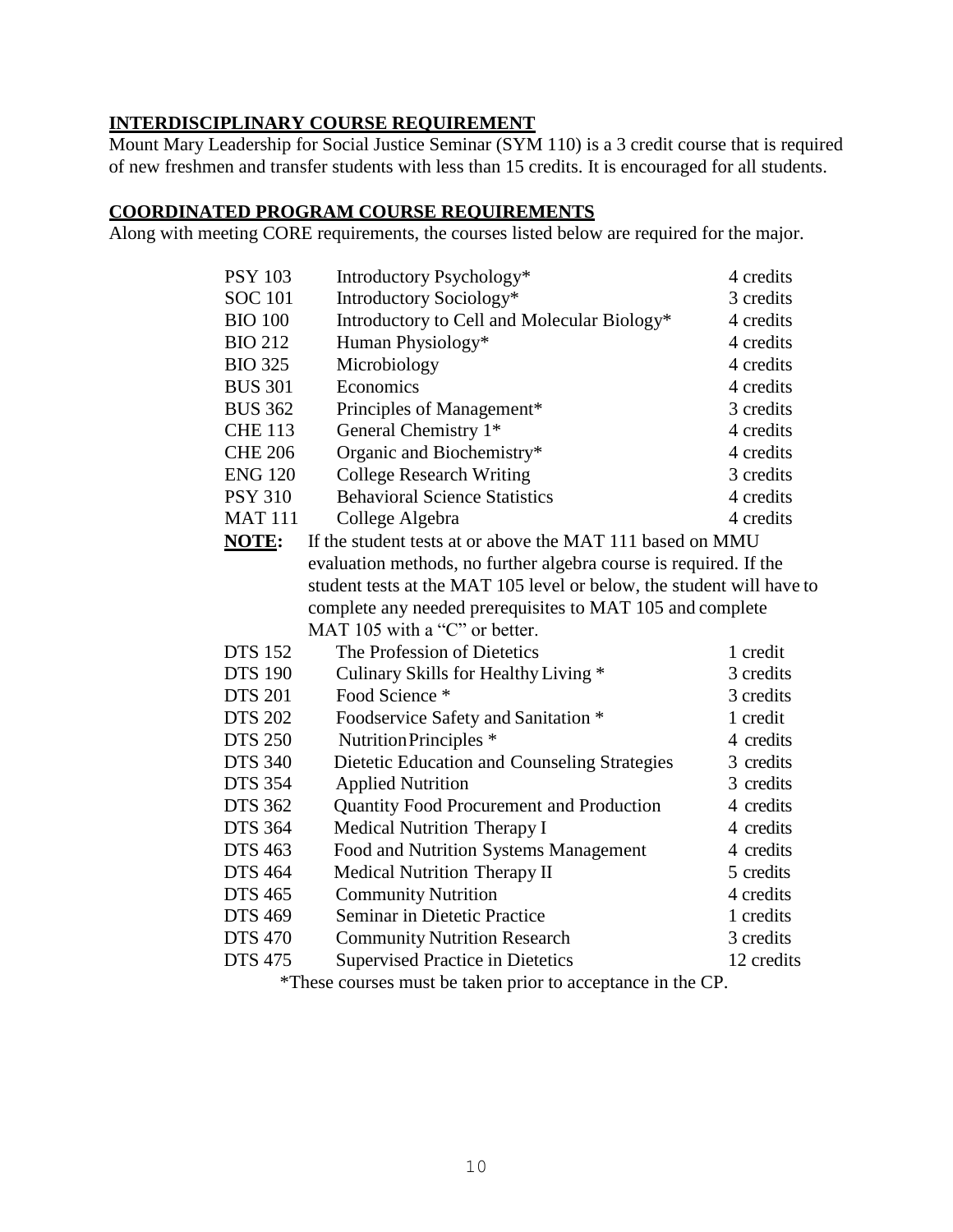#### **CALENDAR NOTES**

- 1. The school year consists of two semesters of approximately sixteen weeks each and the CP follows the Mount Mary University academic calendar with the exception of the second semester senior year. The academic calendar can be accessed a[t](http://www.mtmary.edu/campuslife/resources/academic-calendar.html) <http://www.mtmary.edu/campuslife/resources/academic-calendar.html>
- 2. The final semester of the program does not follow the Mount Mary University academic calendar. Students begin their rotation for DTS 475 the first Monday after New Year's Day and continue throughout the next 20 weeks. There are no days off for snow, study days, spring break, Easter break or other religious holidays. Students missing time due to illness must reschedule. Students have little time for taking additional coursework during this final semester of the CP. Therefore the department faculty advisors guide students so that CORE courses are complete before the beginning of the finalsemester.
- 3. Students need to be flexible with their personal and work schedules to incorporate the experiences planned by the faculty outside of regularly scheduled classhours.

#### **PRACTICUM INFORMATION**

In the first three semesters of the CP students participate in approximately 400 hours of supervised practice. In DTS 475 Supervised Practice in Dietetics students complete the remaining 800 of supervised practice over 20 weeks. The 20 weeks are distributed between three Practicum rotations as follows:

| <b>MNT</b> | 8-10 weeks |
|------------|------------|
| Community  | 4-5 weeks  |
| Management | 6-8 weeks  |

The Practicum sites are typically located within 60 miles of Mount Mary University. A student placement may be made at a site outside of this radius if an experience is of special interest tothe student and is an experience that is not available within the radius. Student dietitians are required to have private transportation for the Practicums.

Practicum placements are assigned by the practicum supervisor of the Coordinated Program in Dietetics of the Dietetics Department. The following considerations, in order of priority, are taken into account when placing students at facilities that will provide the best possible experiences for each individual.

- 1.Student abilities and areas in need of strengthening as observed and quantified bythe dietetics faculty during the Program (grade point is considered).
- 2. Available practicum sites. This may vary from year to year.
- 3. Relevant work experience.
- 4. Strengths and areas for growth as identified by the student.
- 5. Student preferences based on set guidelines presented in the fall semester of the senior year.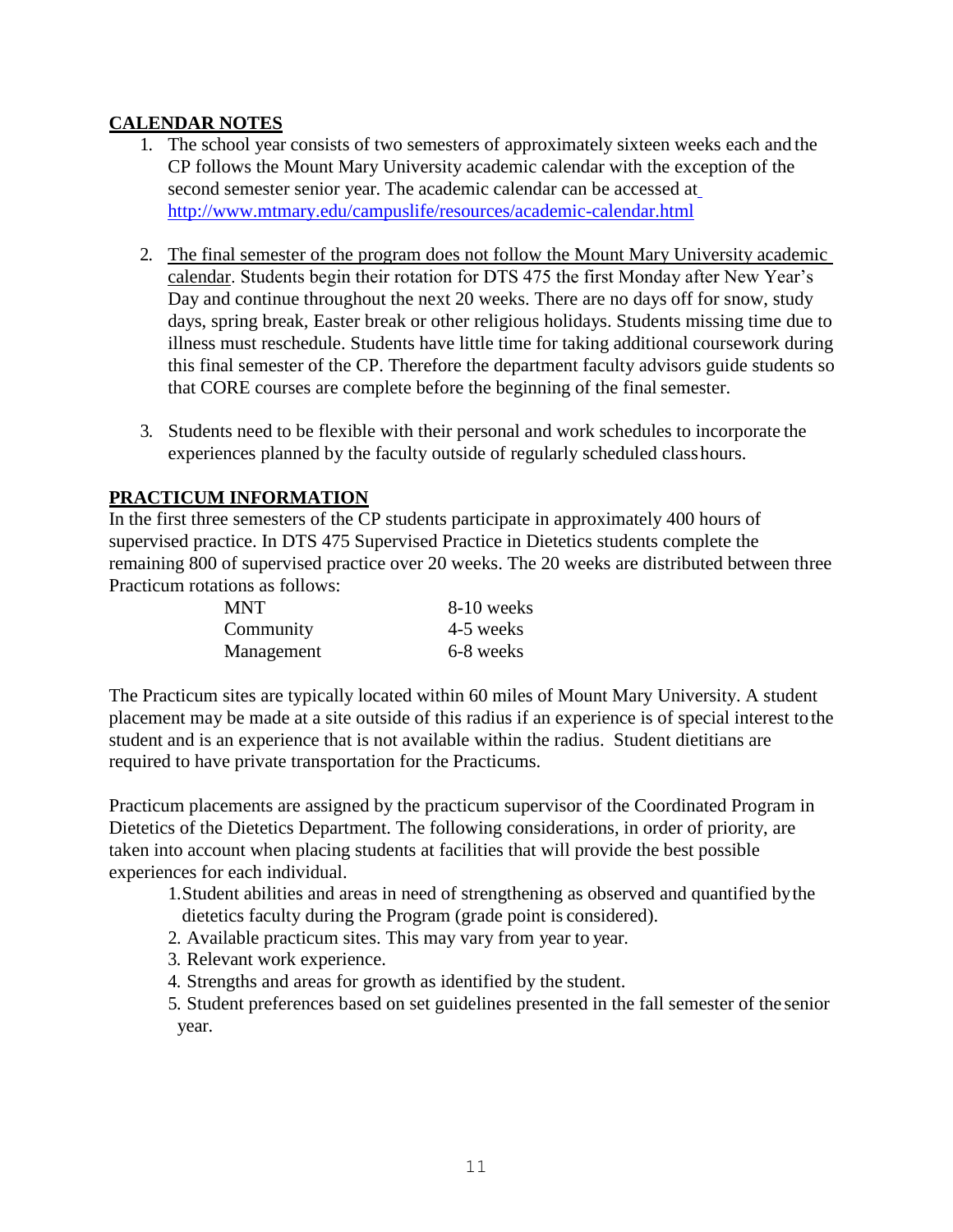Students must successfully complete a rotation before continuing on to the next rotation.

The rotation sequence varies between students. Students are usually scheduled for 40-hour work weeks and are typically on-site the same hours as their site supervisors or his/her representative. Additional hours on site may be needed as in any other career field. These are generally considered a professional responsibility of the student, just as it is to the staff member. The hours generally are between 8:00 a.m. and 7:00 p.m., but may be as early as 5:30 a.m. and as late as 11:00 p.m. Students are usually scheduled for weekends as well as weekdays. Although students may not have homework in the traditional sense, they should expect to study, prepare, and self-organize for each upcoming day on their own time.

Students are at the practicum sites full time for education purposes but may not be used to replace employees.

Because students are completing a full-time work schedule in the Practicum course, outside employment is discouraged. If students maintain part-time jobs in the community, their work hours are not to be imposed on the Practicum schedule. Financial plans for the senior semester should be addressed early by the student seeking admission to the Coordinated Program in Dietetics.

Student dietitians are evaluated at the midpoint and end of the management and MNT rotations, and at the end of the community rotation. The evaluations are finalized during conferences with the student dietitian, his/her site preceptor and Mount Mary University faculty overseeing the Practicums. Preceptors and students discuss their ratings with Mount Mary University faculty. The Practicums are pass/fail, but students must reach a pre-established level of competence for each practicum.

#### <span id="page-11-0"></span>**ASSESSMENT OF PRIOR LEARNING FOR TRANSFER CREDIT**

Students who transfer from other academic institutions to MMU will have their transcripts assessed on an individual basis by a Mount Mary University admission counselor and a dietetics faculty advisor. Equivalent courses from local colleges and universities have been evaluated and approved for many of the courses required prior to admission to the program and will be accepted as transfer credits.

Courses in the CP that include supervised practice hours are rarely substituted for by a dietetics course from another University or university. An evaluation of the course syllabus, course textbook and documentation of comparable length and scope of the supervised practice experience will be done by the program director on an individual basis.

Supervised practice experience in programs for diet technicians is generally not substituted for supervised practice in the CP.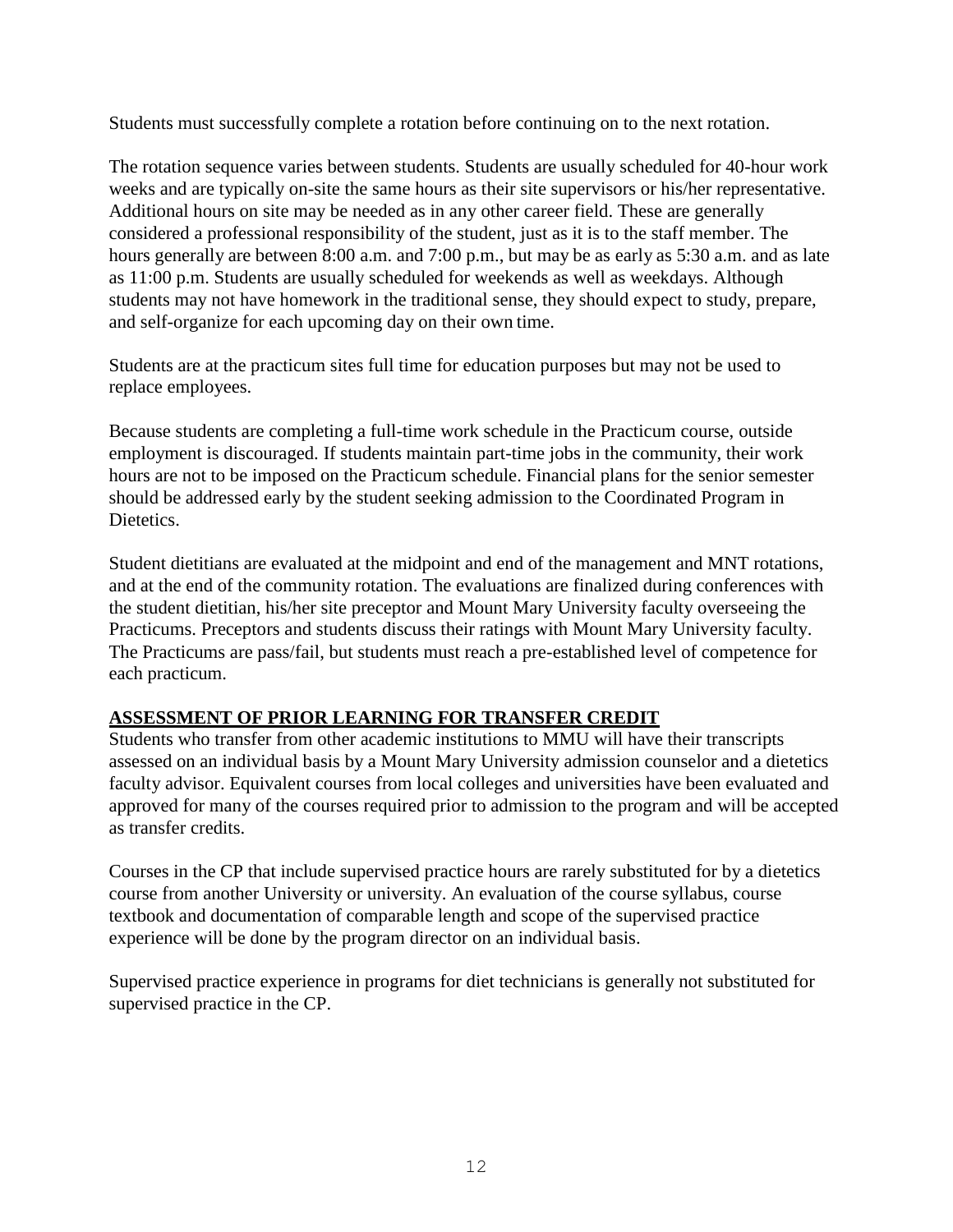#### **SECTION III**

#### **STUDENT REQUIREMENTS**

#### <span id="page-12-1"></span><span id="page-12-0"></span>**THE DIETETICS FACULTY REVIEW BOARD**

The Dietetics Faculty Review Board consists of all full-time faculty members in the Dietetics Department. The purpose of the Board is to evaluate the performance of students in the Coordinated Program in Dietetics and to approve their continuation in the Program. In addition, faculty and/or student concerns may be brought to the attention of the Board through an individual Board member. The members of the Board are concerned about the general wellbeing of all student dietitians in the Coordinated Program. Because of this, consultation over student matters may be carried out with other members of the Mount Mary community such as the Vice President for Academic and Student Affairs, or the Dean of the School of Natural and Health Sciences and Education.

#### **ELIGIBILITY FOR ADMISSION TO THE COORDINATED PROGRAM**

The CP is accredited for 19 students per year. To be admitted to the program students must meet all eligibility criteria and apply for admission. To be eligible for admission the following are required:

- 1. Students must have a minimum overall grade point average of 2.85 on a 4 point scale.
- 2. A minimum of a "BC" is required in all classes with a DTS course code and a "C" is

required in all other courses required for the major.

| <b>PSY 103</b> | Introductory Psychology*                                          |
|----------------|-------------------------------------------------------------------|
| <b>SOC 101</b> | Introductory Sociology*                                           |
| <b>BIO 103</b> | Introductory Biology*                                             |
| <b>BIO 212</b> | Human Physiology*                                                 |
| <b>CHE 113</b> | Chemical Principles I <sup>*</sup>                                |
| <b>CHE 206</b> | Essentials of Organic & Biological Chemistry*                     |
| SYM 102        | Composition $2^*$                                                 |
| <b>DTS</b> 152 | The Profession of Dietetics                                       |
| <b>DTS 190</b> | Food Preparation and Management*                                  |
| <b>DTS 201</b> | Food Science*                                                     |
| <b>DTS 202</b> | Foodservice Safety and Sanitation *                               |
| <b>DTS 250</b> | Nutrition Principles*                                             |
| <b>BUS 301</b> | <b>Microeconomics</b>                                             |
| <b>BUS 362</b> | Principles of Management                                          |
| MAT 111        | College Algebra*                                                  |
| PSY 310        | <b>Statistics for Behavioral Science Research</b><br>(or MAT 216) |
|                |                                                                   |

a. A student who receives less than a "C" in a course required for the major may repeat the course *once* in an effort to earn a grade of "C" or better and remain eligible to apply to the CP except for DTS courses in which case a "BC" or better must be earned. Only two courses may be repeated to raise grades from the original grade.

b. A student may only repeat two courses required for the major for which a grade of less than a "C" (or less than a "BC" for DTS courses) was earned to remain eligible to applyto the CP.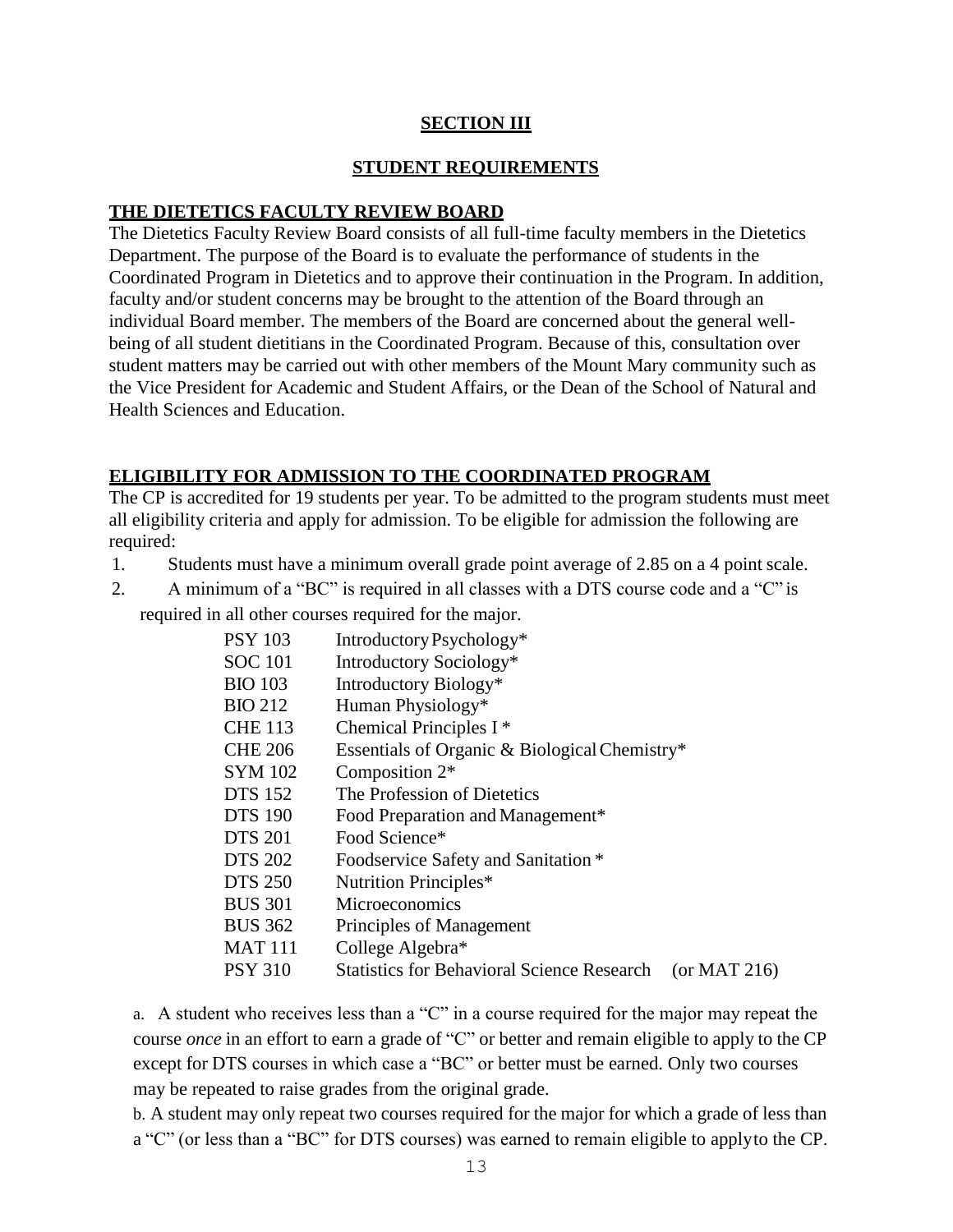c. A student may repeat courses for which a grade of "C" or better (or a "BC" or better for DTS courses) was earned as often as desired in an effort to improve understanding of course material and the course grade and remain eligible to apply to the CP.

3. Students must have a minimum grade point average of 3.0 for all courses required forthe major prior to admission to the CP.

4. It is recommended that all of the above courses be completed before admission to the CP. The courses marked with an asterisk must be completed by the end of the spring semesterduring which the application to the CP was submitted.

### **ADMISSION PROCEDURES**

All students who are eligible to apply for the CP will b**e** notified of a meeting in the fall semester with the Program Director. At this meeting the application procedures and the educational and financial commitments are outlined along with general information about the Program.

Students apply to the CP by April  $1<sup>st</sup>$  in the spring semester of their sophomore standing in the dietetics major. Applications include a completed application form, a cover letter and three letters of recommendation.

After Spring semester grades are available the Faculty Review Board will then decide whether or not admission is granted based on the following:

grade point in courses required for the major grade in DTS 201 Food Science grade in DTS 250 Nutrition Principles score on the Serv Safe exam attendance/involvement in the Mount Mary University Nutrition and Dietetics Club work experience in food service or healthcare other service or leadership experiences cover letter to the application form reference letters attendance and tardies in all courses

Written notification of acceptance will be mailed by June 10. Those who are admitted to the program will be invited to an orientation meeting to be held in June. Students will not be admitted on probation or waitlisted for admission the following year. Students who are not admitted may reapply the following year. These students may only apply twice: the original attempt and one re-attempt. Students who apply in 2020, but are not admitted, may reapply to the Integrated Master's Program.

### **MEDICAL TERMINOLOGY EXAM**

All student dietitians must pass a medical terminology exam prior to January 15th of their junior year in the Coordinated Program. A medical terminology textbook with ancillaries will be available in the Mount Mary University Bookstore during the second semester of the sophomore year to allow for adequate preparation.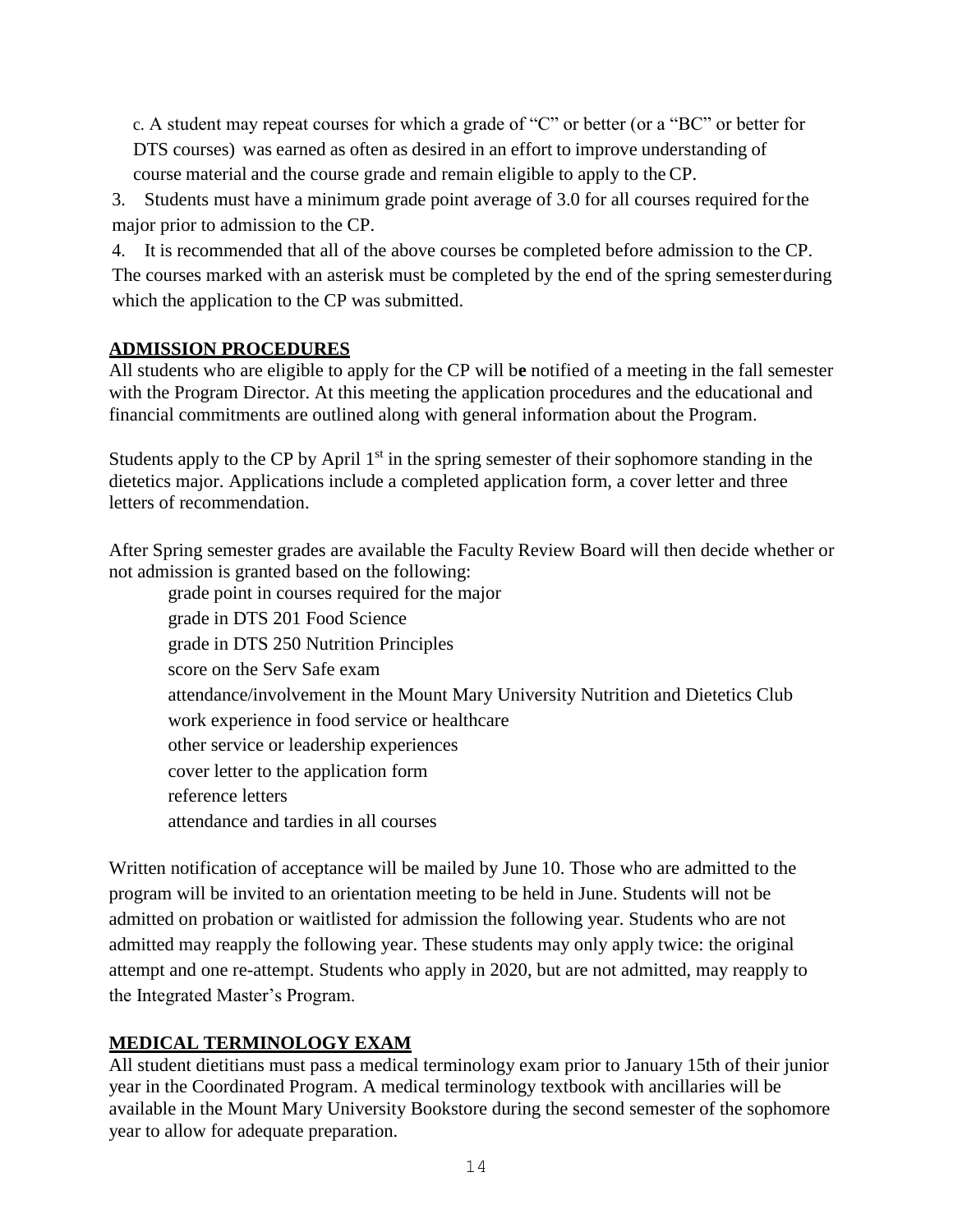Being familiar with medical terminology will prepare students entering the Medical Nutrition Therapy coursework. The exam will be given on a pre-determined date during the fall semester. Two scheduled retakes will be allowed if the student dietitian does not pass initially. Passage is required in order to enter DTS 364 Medical Nutrition Therapy 1. Students who take a Medical Terminology course and earn a C or better are exempt from taking the exam.

#### **SERVICE LEARNING**

Ten hours of service learning are required for completion of the CP. This may be fulfilled at one or more organizations that serve the public in the areas of food, nutrition or health promotion.

### **RETENTION IN THE COORDINATED PROGRAM**

The Dietetics Faculty Review Board will review a student's progress at the end of each semester while in the program to determine retention in the program. Students in the CP must maintain an overall GPA and a GPA for courses required for the major at a minimum of 2.85, earn a "BC" or better in all DTS courses, and earn a "BC" or better in all other dietetic major courses. A student may be placed on probation for the next semester for the following reasons:

- 1. the overall GPA falls below 2.85
- 2. the GPA for courses required for the major falls below 2.85
- 3. unprofessional behavior as determined by the Professional Development
- Assessment (Appendix F)

Students who are placed on probation will be referred to Academic Counseling for assistance. If the student earns a grade of less than "BC" the student must retake the course, in order to progress. If the student improves to the minimum standard for GPA and/or Professional Development at the end of the probationary semester she/he may continue in the CP. Students are allowed to be on probation for only one semester.

#### **RETENTION IN PRACTICUMS**

Students are assessed by preceptors at the midpoint and at the end of each practicum. If the preceptor has concerns about the student's ability to successfully complete the rotation, the preceptor will contact the faculty practicum representative. The preceptor's summary evaluation of "successfully completed" is necessary for the student to progress on to the next practicum.

If a student does not satisfactorily meet the competencies or the preceptor assesses the student as "unsuccessfully" completing the practicum, then the practicum must be repeated. This will prevent graduation on the anticipated date.

#### <span id="page-14-0"></span>**DISCIPLINARY/TERMINATION PROCEDURES**

The student will be terminated from the program for the following reasons:

- 1. the overall GPA is not improved to a minimum of 2.85 at the end of the probationary semester.
- 2. the GPA for all courses required for the major is not improved to a minimum of 2.85 at the end of the probationary semester.
- 3. there is not improvement in professionalism to the acceptable level by the end of the probationary semester. (See Appendix F Professional Development Assessment)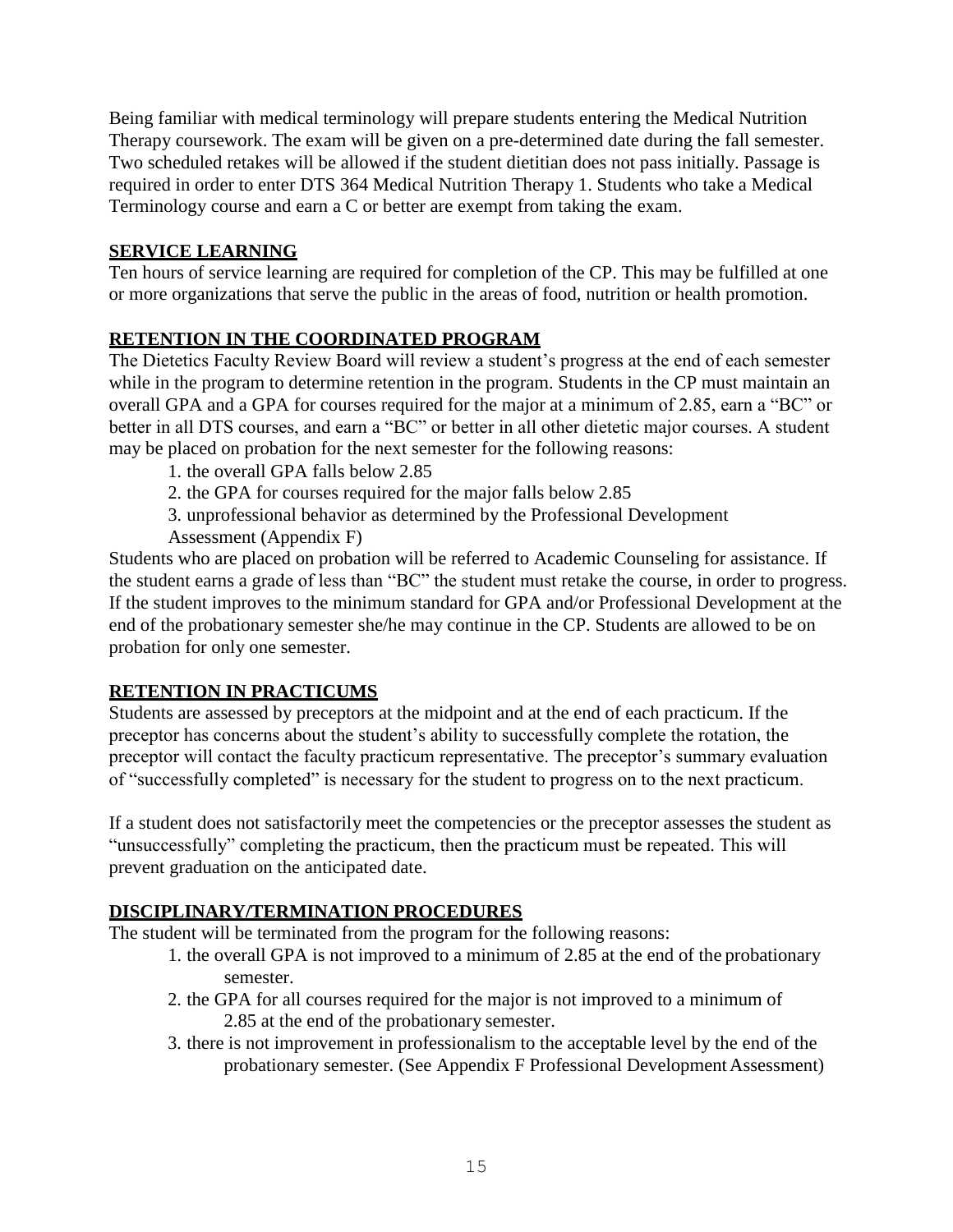- 4. the student repeats a course required for the major and earns a grade of less than "C" the second time or repeats a DTS course and earns a grade of less than a "BC" the second time.
- 5. in three courses a student earns a grade of less than "C" in a course required forthe major, or a grade of less than "BC" in a dietetics course
- 6. the student "unsuccessfully" completes a repeated practicum rotation.
- 7. the student "unsuccessfully" completes two practicum rotations.

### **ADDENDUM FOR SPRING 2020: RETENTION IN THE COORDINATED PROGRAM**

The Dietetics Faculty has decided to temporarily suspend the program criteria for academic warning and dismissals for the Spring 2020 semester, if a student's grade appears to have been negatively impacted by the COVID-19 event and/or the move to remote instruction. This includes any cases of performance issues that occurred between March 13, 2020-May 15, 2020.

### <span id="page-15-0"></span>**TIME LIMIT FOR PROGRAM COMPLETION**

Once admitted to the Coordinated Program, students are expected to complete the degree within two years. This policy will help to assure recency of knowledge that is needed in order to successfully pass the registration examination. **A maximum of 3 years** is allowed in extenuating circumstances such as severe illness.

#### **GRADUATION REQUIREMENTS**

A student is eligible to graduate when the following requirements have been met:

- 1. an overall GPA of 2.85 or above is earned and at least 120 total credits including 48 credits of CORE requirements are completed. Typically, 128 credits are earned.
- 2. a GPA for courses required for the major of 2.85 or above is earned
- 3. a grade of "BC" or above is earned in all DTS courses and a "C" or better is earnedin earned in all other courses required for the major
- 4. 1200 hours of supervised practice are completed and all three practicum rotations are "successfully" completed with all accompanying evaluations
- 5. service hours for community and professional organizations are completed and documented

#### **CERTIFICATION**

Following satisfactory completion of the Program and a passing score on the Registration exam, graduates who desire to work in the State of Wisconsin should apply for certification. This is a completely separate procedure from becoming registered by the Commission on Dietetic Registration of the Academy of Nutrition and Dietetics. Please visit the web site: [https://www.cdrnet.org.](https://www.cdrnet.org/)

#### **ATTENDANCE POLICIES**

Student attendance records are maintained for all courses. For some dietetics courses attendance is a component of the participation portion of the grade. For grading purposes, all absences will be considered unexcused unless a physician's note or proof of hospitalization, legal proceedings or funeral attendance is provided. Three tardies will be considered an unexcused absence.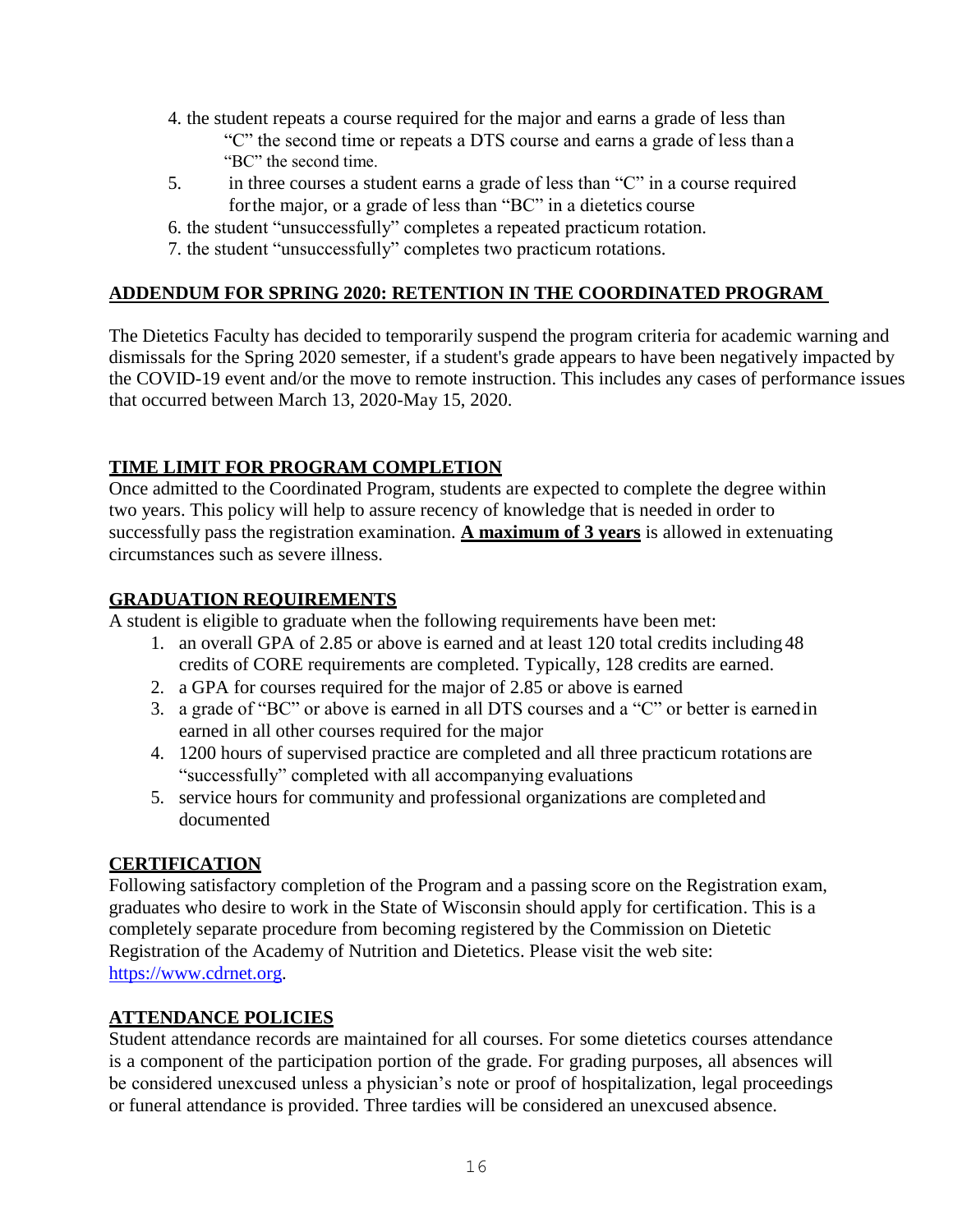**Emergency Absence Policy**: This policy applies to all Program courses.

The student is responsible for providing satisfactory evidence to the instructor to substantiate the reason for absence. The following reasons for absence will be considered as excused:

- 1. Major illness or death in a student's immediate family (includes grandparents and immediate family of spouse).
- 2. Illness of a dependent family member with doctor's excuse.
- 3. Participation in legal proceedings that require a student's presence.
- 4. Religious holy day.

5. Illness that is too severe or contagious for the student to attend class with doctor's excuse. Students must contact their faculty member regarding an absence prior to the class. Generally, email is the preferred method of informing the faculty of an absence. The student should check syllabi of particular classes for specific information.

**Non-emergency Absence Policy-Supervised Practice:** Many of the supervised practice experiences are difficult or impossible to replicate. This makes attendance a priority. For this reason, all non-emergency absences must be reported to the faculty member at least one week prior to the absence. This must be reported in writing with two suggestions for alternatives to the missed supervised practice hours. The faculty member will advise the student as to the acceptable alternative for meeting the supervised practice requirements. The absences will be noted in the student's Program file. Abuse of this policy and failure to meet supervised practice requirements will be called to the attention of the Faculty Review Board.

**Practicum Rotation Absences:** Students must report absences to both their Preceptor (using the proper procedures as directed on-Site) and to the student's faculty contact at 414-930-3167 prior to the absence. Time missed must be made up in order to meet the required supervised practice hours. Plans for make-up time must be pre-approved by the Preceptor and communicated to the faculty member as soon as possible.

#### **ASSIGNMENT POLICIES**

Assignments are designed to prepare the students for entry-level practice and meet the Accreditation Standards for Coordinated Programs. Therefore it is essential that all assignments be completed.

### **EXAM POLICY**

Final exams will be comprehensive. Exams will constitute 50% of the course grade. Students who have a known conflict may arrange to take an exam early. Such special arrangements must be discussed with your instructor at least one week prior to the scheduled exam date.

### **APPROPRIATE ATTIRE**

Professional attire is required for field trips as well as for guest speakers. Professional attire includes skirts, dresses, or dress slacks. Short dresses/skirts, tight-fitting clothing, leggings, capris and low-cut clothing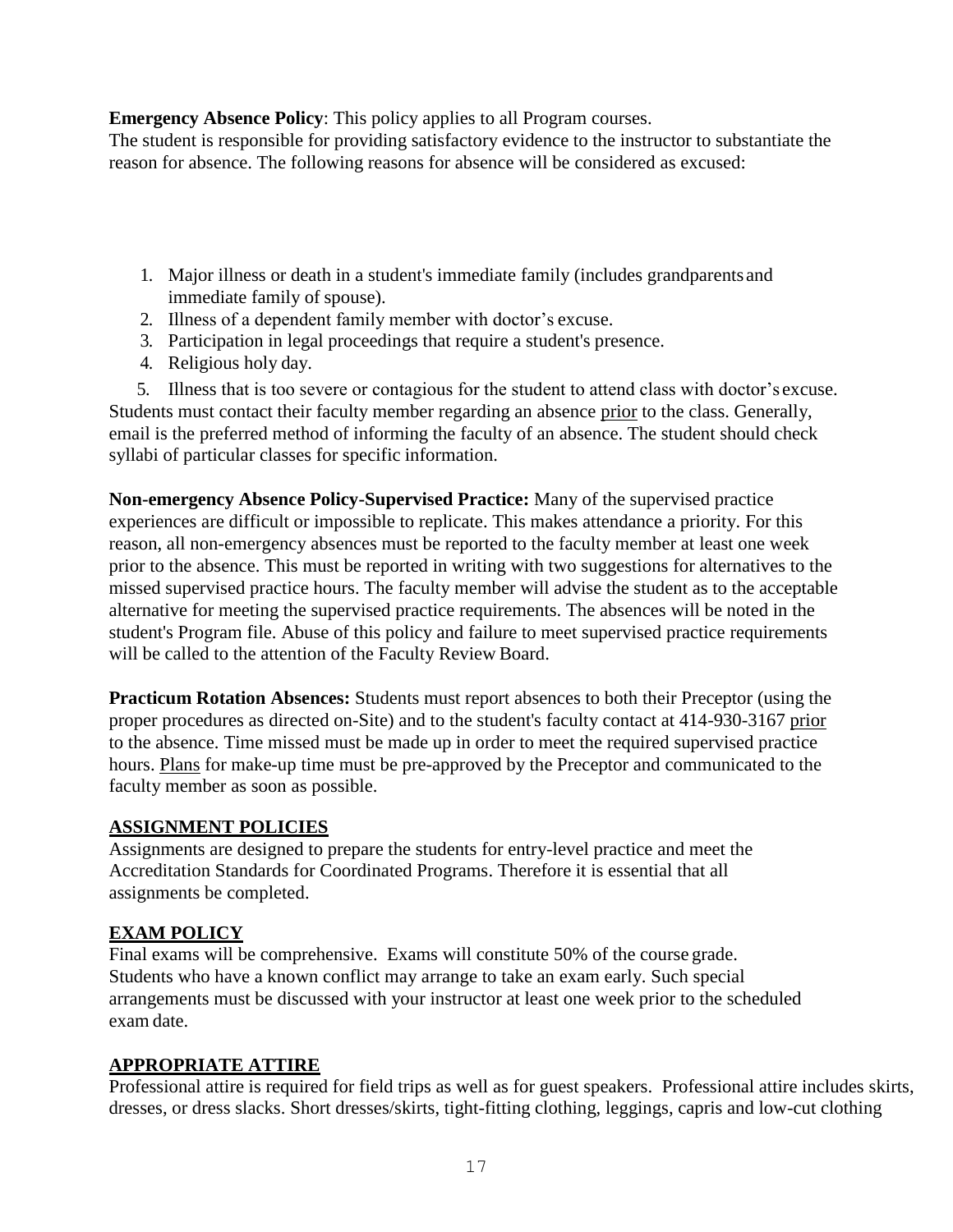should not be worn. Shoes should be comfortable and hose/stockings must be worn, no flip flops. Sweatpants, t-shirts, shorts, and blue, white or corduroy jeans are not considered professional dress. **Remember-you are dressing as a professional.**

Dietetics faculty has the right to decide whether a student is dressed suitably for a class and supervised practice experiences. Students who do not meet requirements may not be allowed to participate in the day's activities.

**Name tags:** Name tags are provided by the dietetics department and must be worn during supervised practice. Report lost name tags to the Program Director for replacement. **MNT supervised practice experiences**: The following guidelines are to be followed:

- Clean, white and pressed lab coats are to be worn during all MNT supervised practice experiences. It is advisable to have two or more lab coats.
- Skirts and dresses must be at least knee length.
- Pants should be dress slacks only. No jeans, capris, or cargo pants.
- Earrings and jewelry may be worn. Piercings other than earrings are to be removed. Cosmetics should be used sparingly.
- Colognes, perfumes and other body scent products are inadvisable. Hosiery must always be worn.
- Natural hair color
- Conservative make up
- Simply jewelry- no long necklaces
- One pair of earring in lower lobes. Not hanging earrings.
- Shoes must be closed toe, soft sole, no heels, no tennis shoes or other street type shoes.

#### **Supervised Practice in the Foodservice Department**

Clean shirts, slacks, and socks are required. No shorts, jeans, leggings, skirts, dresses or sleeveless tops are allowed while participating in the supervised practice. Excessive jewelry should not be worn – absolutely no dangling earrings. Closed-toe shoes are required, preferably leather, and skid-resistant. A Wizard glove, mandatory for cutting foods, worn on the noncutting hand, when using a knife or the Hobart slicer. White lab coats are to be worn to protect clothing. (White lab coats will be needed for future dietetics courses as well). Cardigan and/or bulky sweaters are not appropriate for work in foodservice. A hair net that covers a minimum of ¾ of the hair will be needed, as well as an appropriate foodservice thermometer. These requirements will be further clarified in class. Students who chew gum in MMU foodservice, do not have hair adequately restrained, and/or are not in compliance with clothing, jewelry and footwear guidelines as stated above may be asked to leave the supervised practice in the Foodservice Department. This will result in an Incomplete for that day's lab experience.

#### **STUDENT SERVICES**

Financial Aid

Students have a variety of support services available to them including: Academic Counseling Student Success Center Advising and Career Development Center

Counseling Services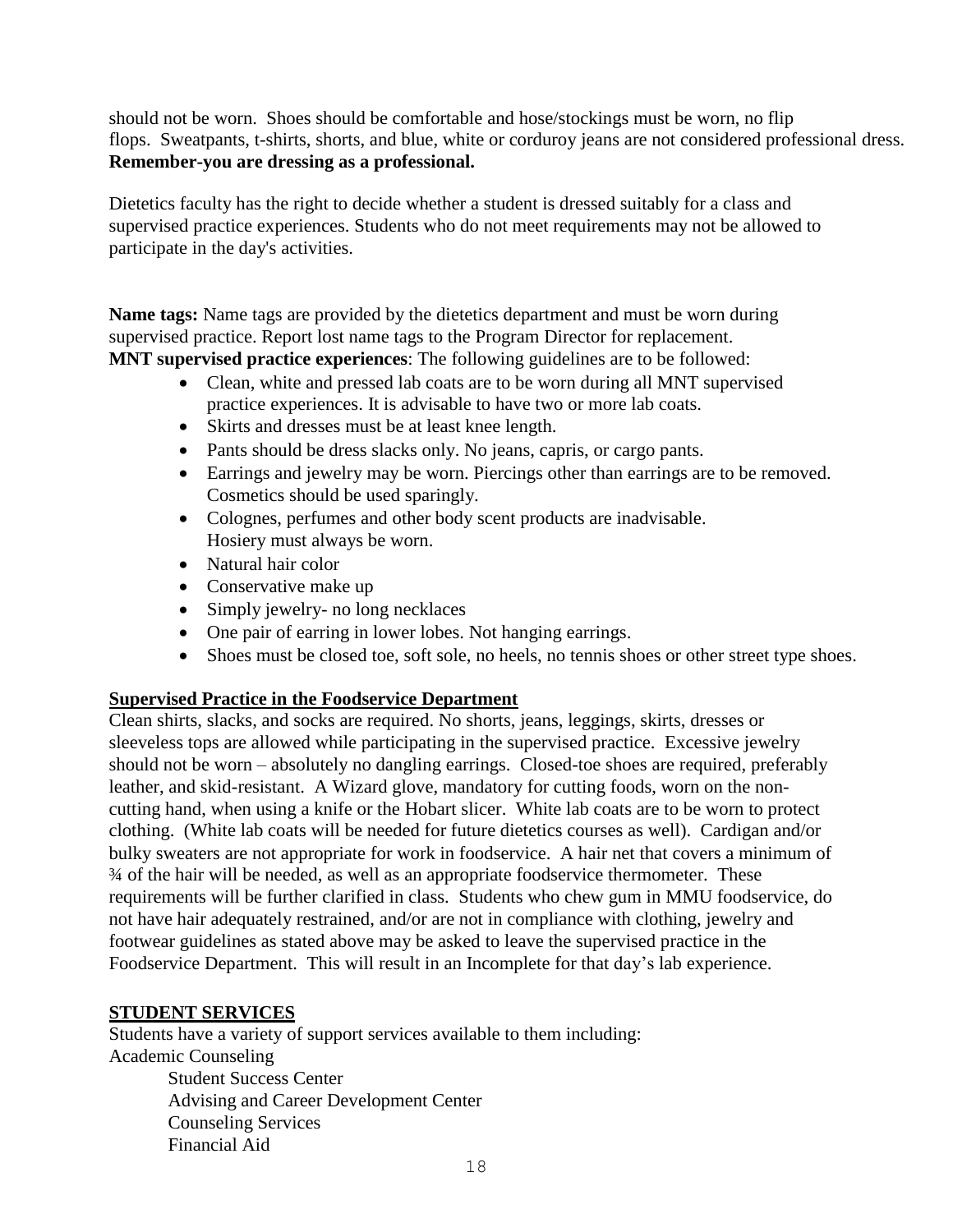Details about these services are provided in the Undergraduate Bulletin: <http://www.mtmary.edu/campuslife/resources/registrar.html>

### **CODE OF ETHICS FOR THE PROFESSION OF DIETETICS**

Dietetics practitioners have voluntarily developed a Code of Ethics to reflect the ethical principles guiding the profession. This Code is found on the Academy of Nutrition and Dietetics website [www.eatright.org.](http://www.eatright.org/)

Students are expected to conduct themselves in a manner consistent with the Code of Ethics.

### **TUITION AND FEES**

For current tuition and fee information refer to the following website: <http://www.mtmary.edu/costs-aid/cost-of-attendance/index.html>

### **COORDINATED PROGRAM FEE**

Students will be assessed \$200.00 (subject to change) each semester to help defray some of the additional expense of operating this form of dietetic education. This fee will appear on the student's tuition bill beginning with the second semester of the sophomore year.

#### **AFFILIATE MEMBERSHIPS**

**The Academy of Nutrition and Dietetics:** Student membership is required. Any student who is enrolled in a dietetics program in an accredited University/university who does not meet the requirements for active membership is eligible. Members receive a subscription to The Journal of the Academy of Nutrition and Dietetics.

Annual dues are \$58.00 and the student category carries a six year limit. A portion of the dues are rebated to the Wisconsin Academy of Nutrition and Dietetics. Students are considered affiliate members of both the Academy of Nutrition and Dietetics and Wisconsin Academy of Nutrition and Dietetics.

The Academy of Nutrition and Dietetics and the Wisconsin Academy of Nutrition and Dietetics offer a number of student scholarships. For information about state scholarships, access [http://www.eatingright.wisc.org.](http://www.eatingright.wisc.org/)

#### **DEPARTMENT RESOURCES: LOSS AND BREAKAGE**

The Dietetics Department has many resources available to students. These include professional journals, nutrition education books and plans, food models, puppets, equipment catalogs and more. Students are responsible for damage to or loss of these items including equipment in the Foods Lab. All borrowed items are to be signed out and returned through the department administrative assistant.

#### **STUDENT INSURANCE REQUIREMENTS**

**Liability Insurance:** In an effort to protect the actions of all students in the Coordinated Program in Dietetics, the University requires that all student dietitians be covered under an insurance policy. This professional liability insurance is provided through the University. Practicum sites will not allow uninsured students to participate at their institutions.

**Health Insurance:** All students in the CP are required to have health insurance. A health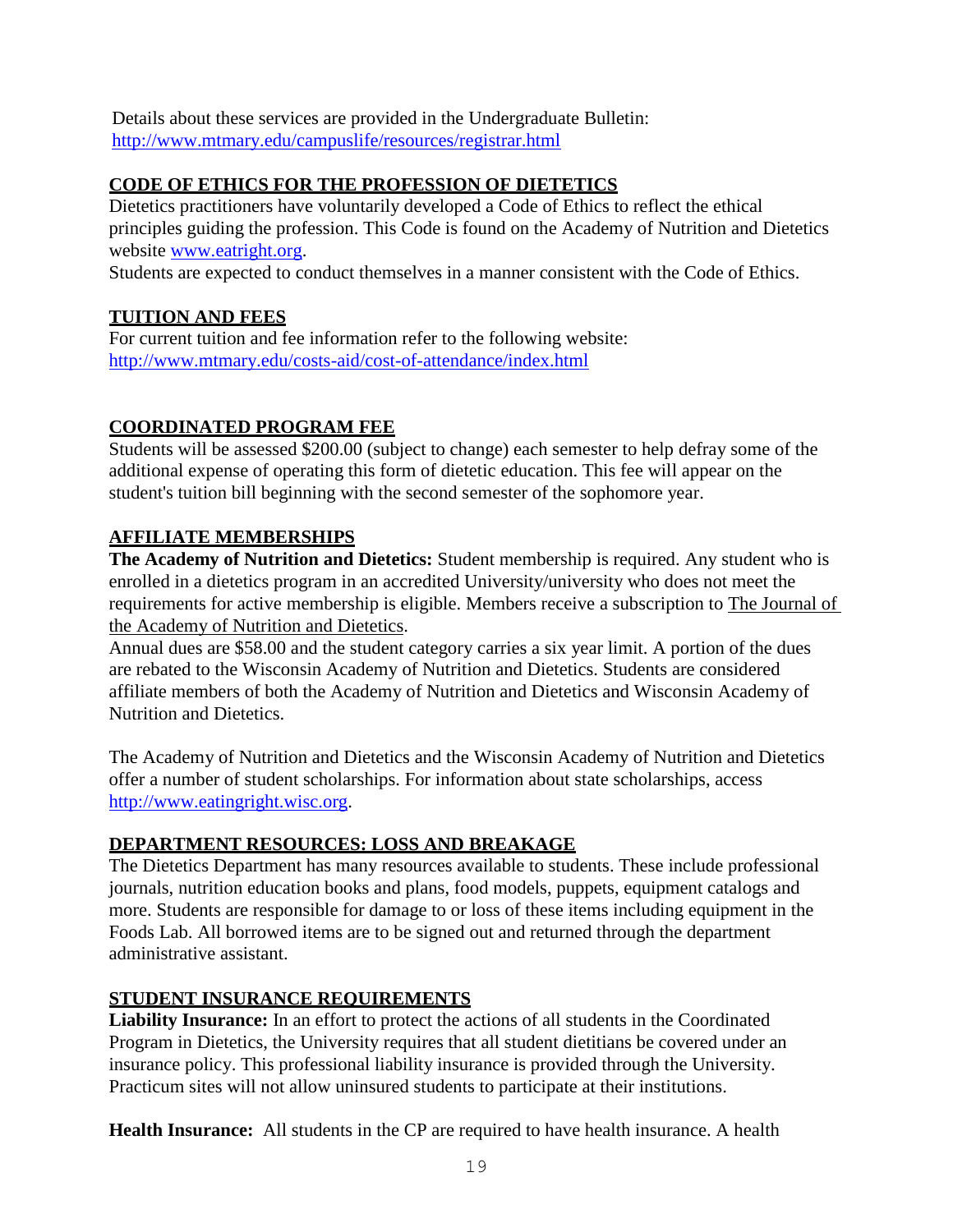insurance package is available to students through Mount Mary University.

### **CAREGIVER BACKGROUND CHECKS**

A Caregiver Background Check is required before students can begin supervised practice components of most CP courses. The dietetics department requests the information from the State of Wisconsin Department of Health and Family Services. The Caregiver Background Check is completed before the second semester of the junior year at no charge to the student. You will be asked to sign a release form for both the junior and senior year.

#### **DRUG TESTING**

The CP requires drug testing at application. Many supervised practice sites request this testing which must be completed by the student at his/her expense.

### **ANNUAL PHYSICAL EXAMINATIONS**

An annual physical exam is required of all students and a physical exam report must be on file in the Dietetics Department. Most supervised practice sites require immunizations and TB tests. Students who wish to file for a medical exemption for immunizations, etc. should be prepared to provide documentation with details on that need. Every effort will be made to find a site that will work with the student without immunizations. However, it is possible it will take additional time to achieve these placements.

### **OTHER EXPECTED EXPENSES (also see Appendix C)**

1. Texts and Reference Books for Program Courses

The texts and references will serve as part of the student's professional reference library. The cost of books varies per semester and tends to decrease with progression in the Program. Text costs for Fall and Spring will be approximately \$1,200.

2. Classroom Presentation and Project Costs

Generally, these costs are absorbed by the student as part of the educational process. At times, funds for projects may be available from the department or the agency seeking assistance.

3. Meeting Fees (non-dues)

A number of professional conferences, meetings and trade shows are incorporated into the curriculum. Generally, student rates are available. Meals are included with some fees. Transportation and hotel accommodations are privately arranged. Plan for a yearly investment of approximately \$250-\$300.

4. Transportation

All of the supervised practice courses require off-campus experiences. In addition, several of the didactic courses require off-campus experiences. Private transportation is the norm. The driver of the car is liable. Faculty do not arrange for car pools. Faculty do not provide rides for students nor do faculty ride with students. A field trip form is completed for each class. Carpooling is encouraged from the junior year through December of the senior year after which student dietitians will have individualized schedules at their Practicum sites and will need their own personal transportation. Students should plan for travel and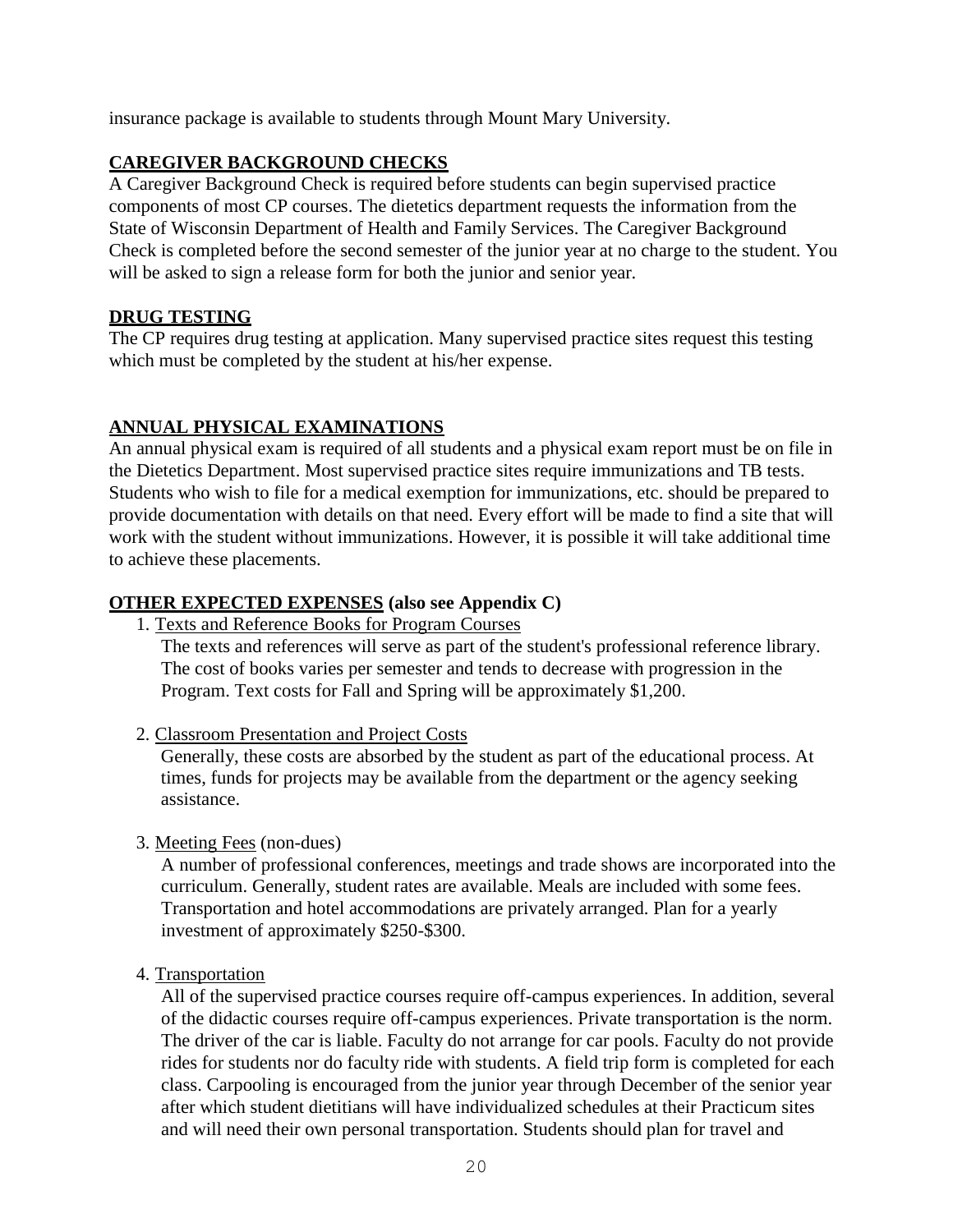parking. Most courses require travel to a facility in the Greater Milwaukee Area. Mileage is estimated between 100-400 miles per pre-Practicum semester, not including special meetings.

5. Alternate Housing

Alternate housing is the responsibility of the student dietitian during the final semester of the Program. Housing may be desired for 17-20 weeks in lieu of lengthy commutes.

6. Required Annual Physical Exam and Reports

Costs for the exam, chest x-ray, vaccinations, flu shots, immunizations, TB tests and lab reports are the responsibility of the student.

### **PREGNANCY**

A student who is or may be pregnant should inform her supervised practice faculty and the Program Director. Her supervised practice assignments can then be pre-selected in an attempt to avoid any exposure to infectious diseases. Seniors should meet with the Practicum Supervisor who plans Practicum placements.

### **SOCIAL MEDIA**

Instructors will not accept invitations to connect on social media sites until after completion of the program.

### **FAMILY EDUCATIONAL RIGHTS AND PRIVARY ACT OF 1974 (FERPA)**

Mount Mary University is in compliance with this act. The purpose of this act is to protect the rights of students to know what educational records are kept by the school; to inspect such records and, if necessary, to ask for the correction of such records; and to control the release of such information to those who are not involved in the educational process.

Detailed information about FERPA and students' access to their personal files can be found in the Mount Mary University Student Handbook and accessed at: [https://my.mtmary.edu/ICS/Campus\\_Life/General\\_Information.jnz?portlet=Student\\_Handbook](https://my.mtmary.edu/ICS/Campus_Life/General_Information.jnz?portlet=Student_Handbook)

### **NOTICE OF OPPORTUNITY AND PROCEDURE TO FILE COMPLAINTS WITH THE ACCREDITATION COUNCIL FOR EDUCATION IN NUTRITION AND DIETETICS**

The Accreditation Council for Education in Nutrition and Dietetics (ACEND) will review complaints that relate to a program's compliance with The Standards of Education or with published accreditation guidelines. ACEND is interested in the sustained quality and continued improvement of dietetics education programs but does not intervene on behalf of individuals or act as a court of appeal for individuals in matters of admission, appointment, promotion or dismissal of faculty, staff, or students.

A copy of the accreditation/approval standards and/or the Accreditation Council's policy and procedure for submission of complaints may be obtained by contacting the Education and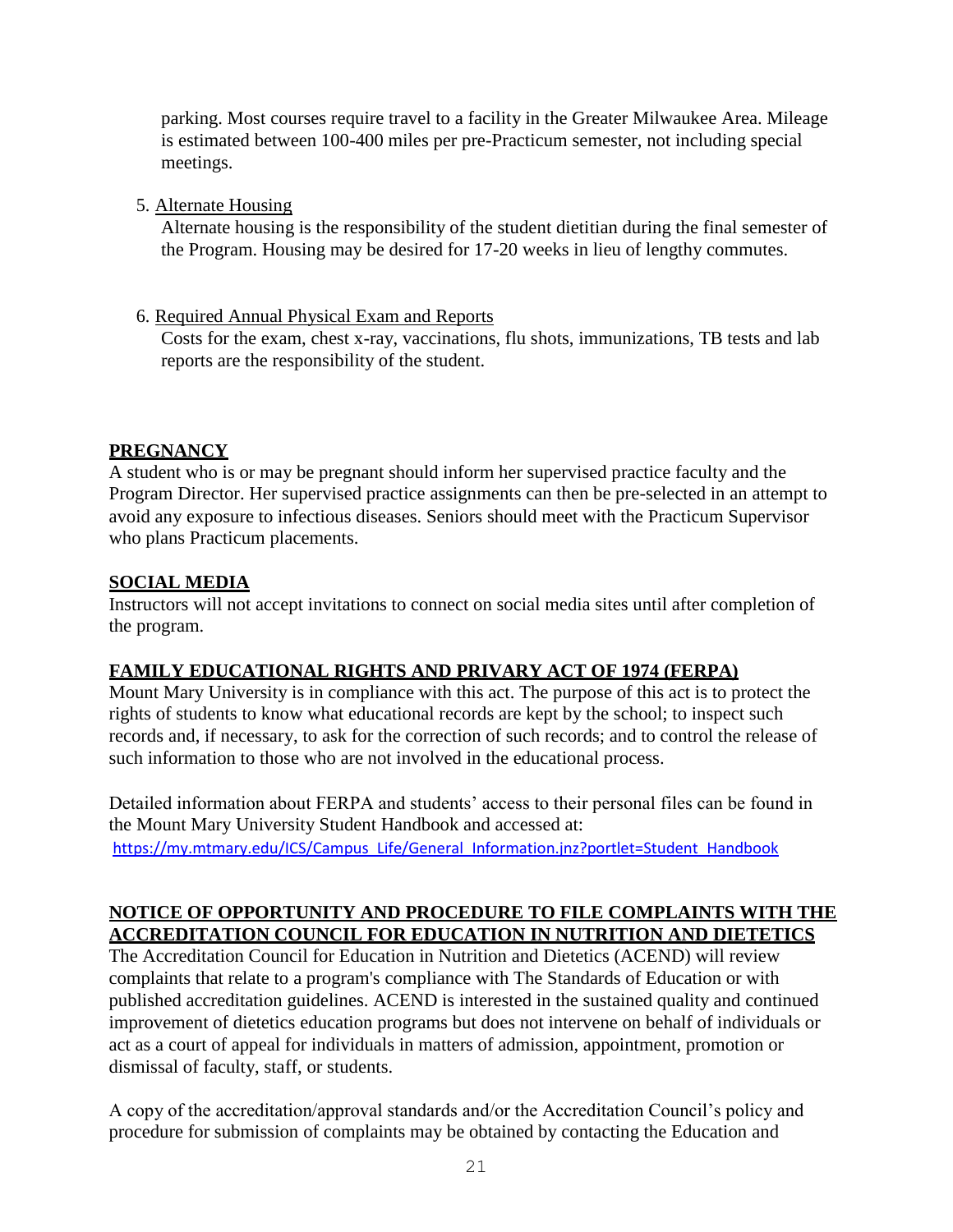Accreditation staff at 1-800-877-1600 or at: The Academy of Nutrition and Dietetics 120 South Riverside Plaza, Suite 2190 Chicago, Illinois 60606

Written complaints should be mailed to ACEND at the above address.

### Grade and Other Academic Appeals

Students and faculty should make every effort to resolve questions about academic decisions without seeking a formal appeal. The appeal process should be characterized by the Mount Mary leadership model values—competence, compassion, commitment, and community—to ensure that both students and faculty have access to procedures that ensure respectful an due process. Accordingly, the principles guiding this process are:

- Informal appeal occurs at the source of the academic decision.
- Formal appeal occurs at levels above the source of decision.
- Panel appeal occurs outside the source of decision.

At any step in the process, if the person to whom the student is appealing is unavailable during the time period specified, the student should proceed to the next step.

Valid grounds for an academic appeal is an academic decision that reflects a significant departure from the instructor's published or announced standards for evaluating student work.

#### Step One: Informal Negotiation Appeal (within 10 business days)

The student must first attempt to resolve the matter directly with the instructor within the first 10 business days of the academic term immediately following the term in which the course was taken (includes summer). If the matter is not resolved within the next 10 business days, the student may proceed to Step Two.

#### Step Two: Formal Written Appeal to Faculty Member (within 5 business days of Step One decision) The student submits:

- A clear and succinct statement identifying the basis (see valid grounds above) for the appeal and
- Copies of all relevant documentation that supports that appeal (copies of the syllabus and all assignments, assessments, instructor feedback related to the decision in question).

The faculty member shall provide the student with a written statement of the reason for her or his decision, returning the appeal packet with the written statement to the student, within 5 business days.

#### Step Three: Formal Written Appeal to Chair of the Department (within 5 business days of Step Two)

If the student is not satisfied with the result of Step Two, the student forwards

• The original written appeal with all of its original supporting

documentation. The faculty member, at the Chair's request, will provide

- The faculty member's written statement and
- The faculty member's supporting documentation

All documentation is due to the Chair of the Department responsible for the academic matter within 5 business days of the Step Two decision. The Chair shall provide the student and faculy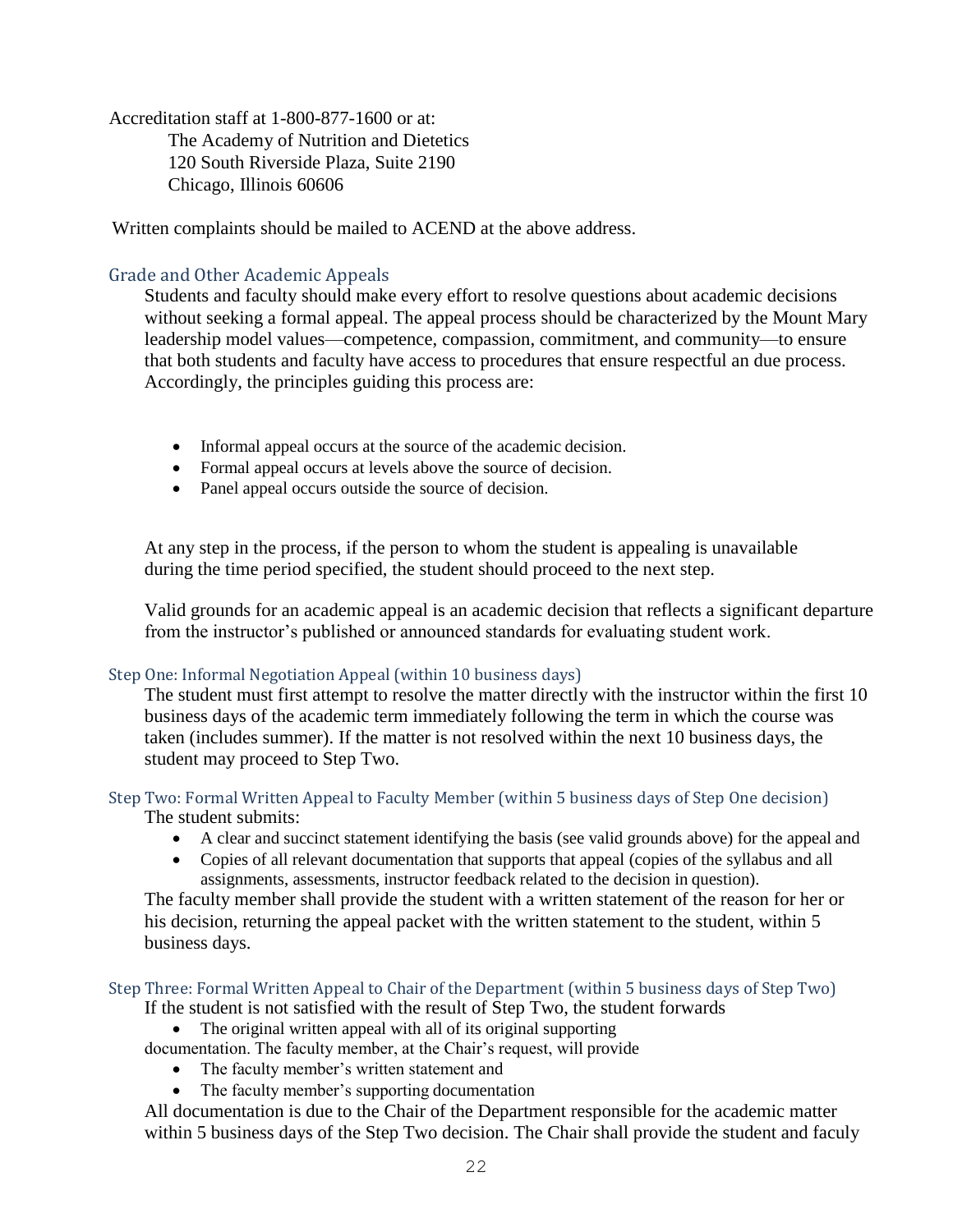member with a written statement of the reason for her or his decision within 5 business days of receiving the appeal. If the action which prompted the appeal involves the Chair of the Department, then the student proceeds to Step Four.

Step Four: Formal Written Appeal to School Dean (within 5 business days of Step Three)

If either the student or the faculty member is not satisfied with the result of Step Three, the student or faculty member appeals in writing to the School Dean. Such an appeal must be received by the School Dean within 5 business days of the Step Three decision.

The School Dean appoints a panel consisting of two faculty members from outside the involved department and one faculty member from the involved department. The panel shall conduct a hearing in which the student and faculty member present information. This hearing shall occur within 10 business days of receiving the appeal.

Within 5 business days after the hearing, the panel makes a written recommendation to the School Dean who shall make a decision which is final and binding.

The Dean's written decision shall be sent to the student, faculty member, Chair of the Department, panel members, and the Vice President for Academic Affairs within 5 business days from the recommendation of the panel.

#### **SECTION IV**

#### **SUPERVISED PRACTICE SITES**

<span id="page-22-1"></span><span id="page-22-0"></span>Hands-on experience is essential to professional training. Equally valuable is the teaching by professionals in the field who share their specialized expertise with students.

The supervised practice sites listed below have participated in providing learning experiences, either on site or in our classrooms, with sites being subject to change from year to year. This list is provided to give the student attending Mount Mary University a sense of the degree of involvement with the dietetics community in the Greater Milwaukee Area.

#### **Acute and Critical Care**

Advocate - Aurora Advanced Healthcare, Greater Milwaukee Area

Advocate - Aurora Sinai Medical Center

Advocate - Aurora Sheboygan Memorial Medical Center

Ascension - All Saint's Healthcare System, Racine

Children's Hospital of Wisconsin, Milwaukee

Ascension - Columbia-St. Mary's Hospital, Milwaukee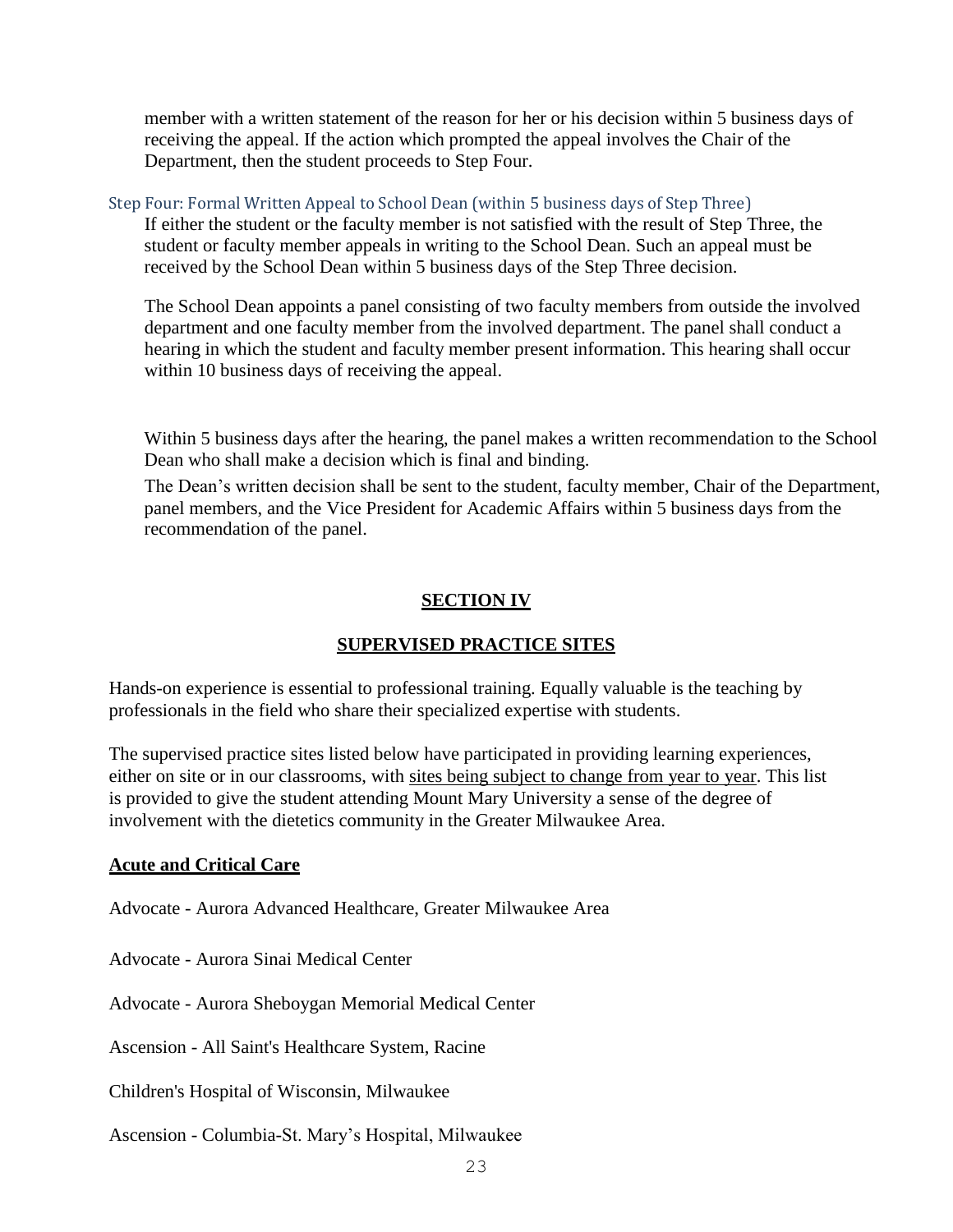Ascension - Columbia-St. Mary's Hospital, Ozaukee County

- Froedtert Community Memorial Hospital, Menomonee Falls
- Ascension Elmbrook Hospital
- Froedtert Memorial Lutheran Hospital, Milwaukee
- Advocate Kenosha Medical Center

Medical University of Wisconsin, General Clinical Research Center, Wauwatosa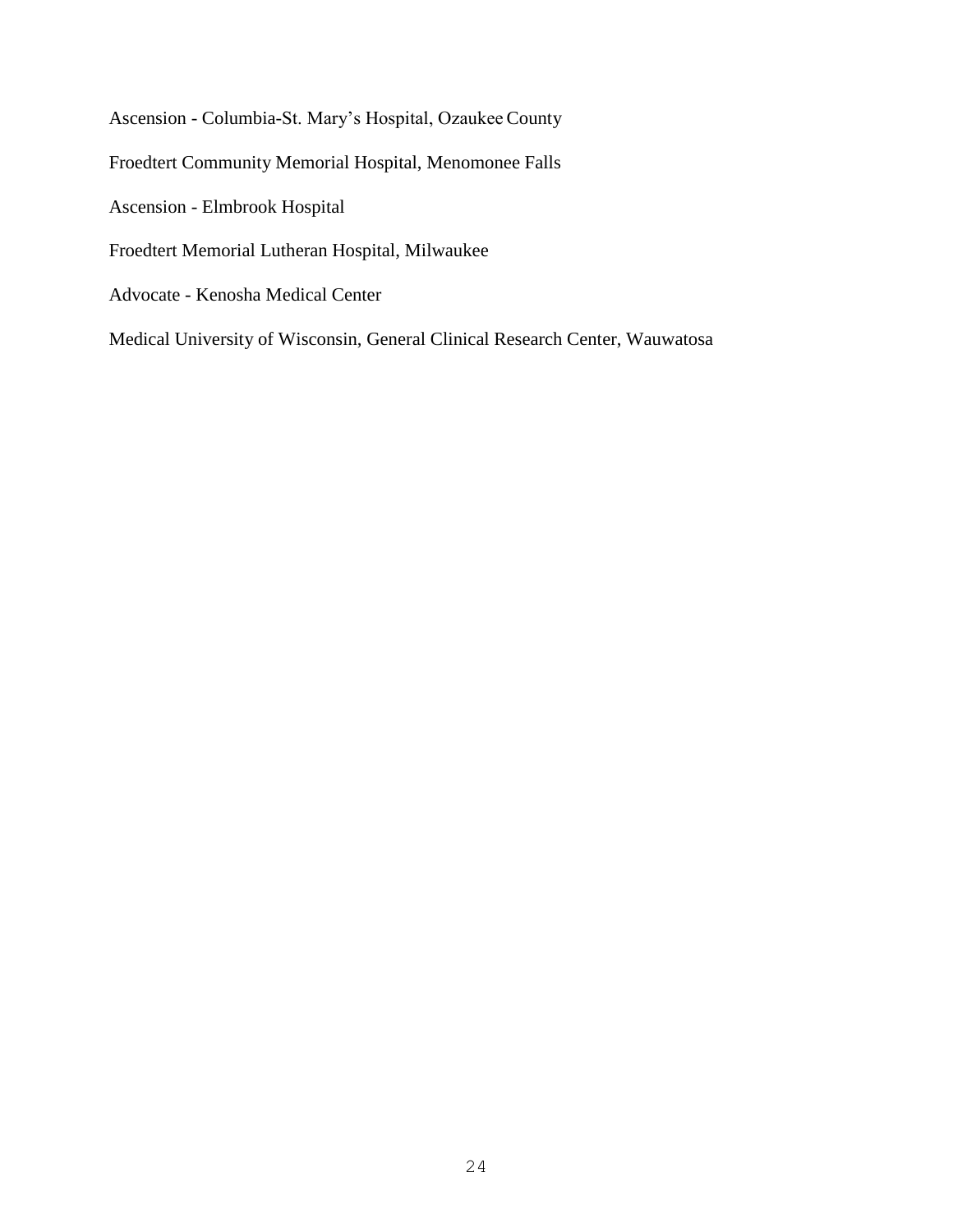Rogers Behavioral Health

Advocate Aurora Sheboygan Memorial Medical Center

Watertown Hospital, Watertown

Advocate Aurora West Allis Memorial Hospital

Ascension – All Saints

Ascension - St. Joseph's Hospital

Ascension - St. Francis Hospital

**Outpatient and Home Health care settings** Community Care Organization

Lakeshore Medical Clinic, St. Francis

#### **Long term Care settings**

Ascension Franciscan Woods, Brookfield

Luther Manor, Milwaukee

Lutheran Home and Harwood Place, Milwaukee

Marian Franciscan Center

Mitchell Manor, West Allis

The Village at Manor Park

#### **Public Health/Community settings**

Aging & Disability Resource Center of Washington County

Aging & Disability Resource Center of Waukesha County

Advocate Aurora Health Care WIC

City of Milwaukee Health Department, Milwaukee

Cudahy Health Dept. WIC Program

Fondy Food Center

Franklin School District Grafton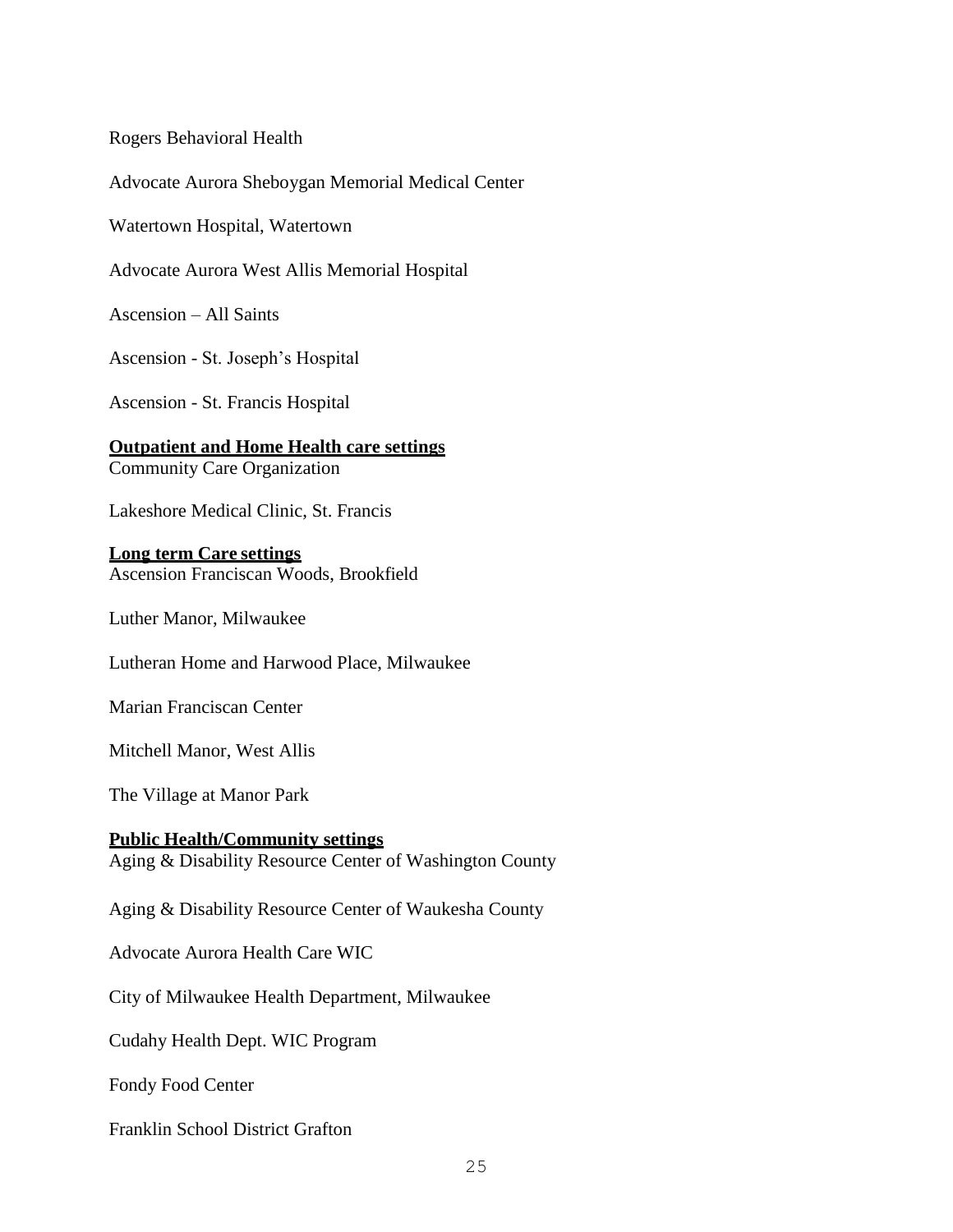School District Hartford Union

High School

### **Public Health/Community Settings continued**

Milwaukee Center for Independence – (MCFI)

Milwaukee Public Schools

Mukwonago School District,

New Berlin School District

School District of Elmbrook

Seeds of Health - WIC

Shorewood School District

Sixteenth Street Community Health Center WIC Project

Waukesha County WIC

WEE Care WIC, Milwaukee

West Allis Health Department

#### **Other and Worksite-wellness settings**

Northwestern Mutual Life InsuranceCompany

Quad-Med Clinic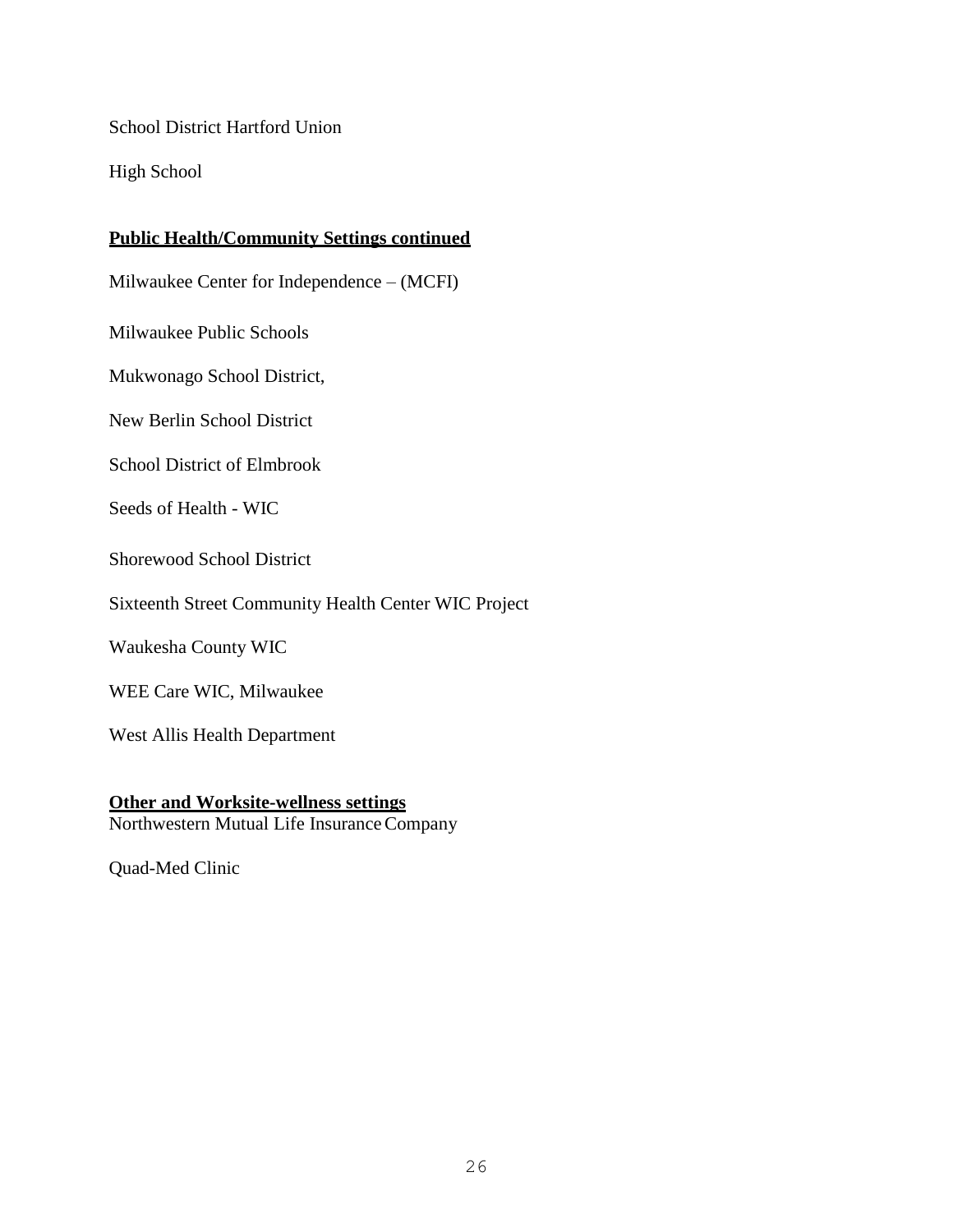### **APPENDIX A**

**The 2017 Accreditation Standards, which describe competencies and knowledge components of a coordinated program can be found at:** [https://www.eatrightpro.org/acend/accreditation-standards-fees-and-policies/2017](https://www.eatrightpro.org/acend/accreditation-standards-fees-and-policies/2017-standards) **[standards](https://www.eatrightpro.org/acend/accreditation-standards-fees-and-policies/2017-standards)** 

#### **APPENDIX B**

#### **Code of Ethics for the Profession of Dietetics**

The Code of Ethics can be accessed at this site: [https://www.eatrightpro.org/practice/code-of-ethics/what-is-the-code-of](https://www.eatrightpro.org/practice/code-of-ethics/what-is-the-code-of-ethics)[ethics](https://www.eatrightpro.org/practice/code-of-ethics/what-is-the-code-of-ethics)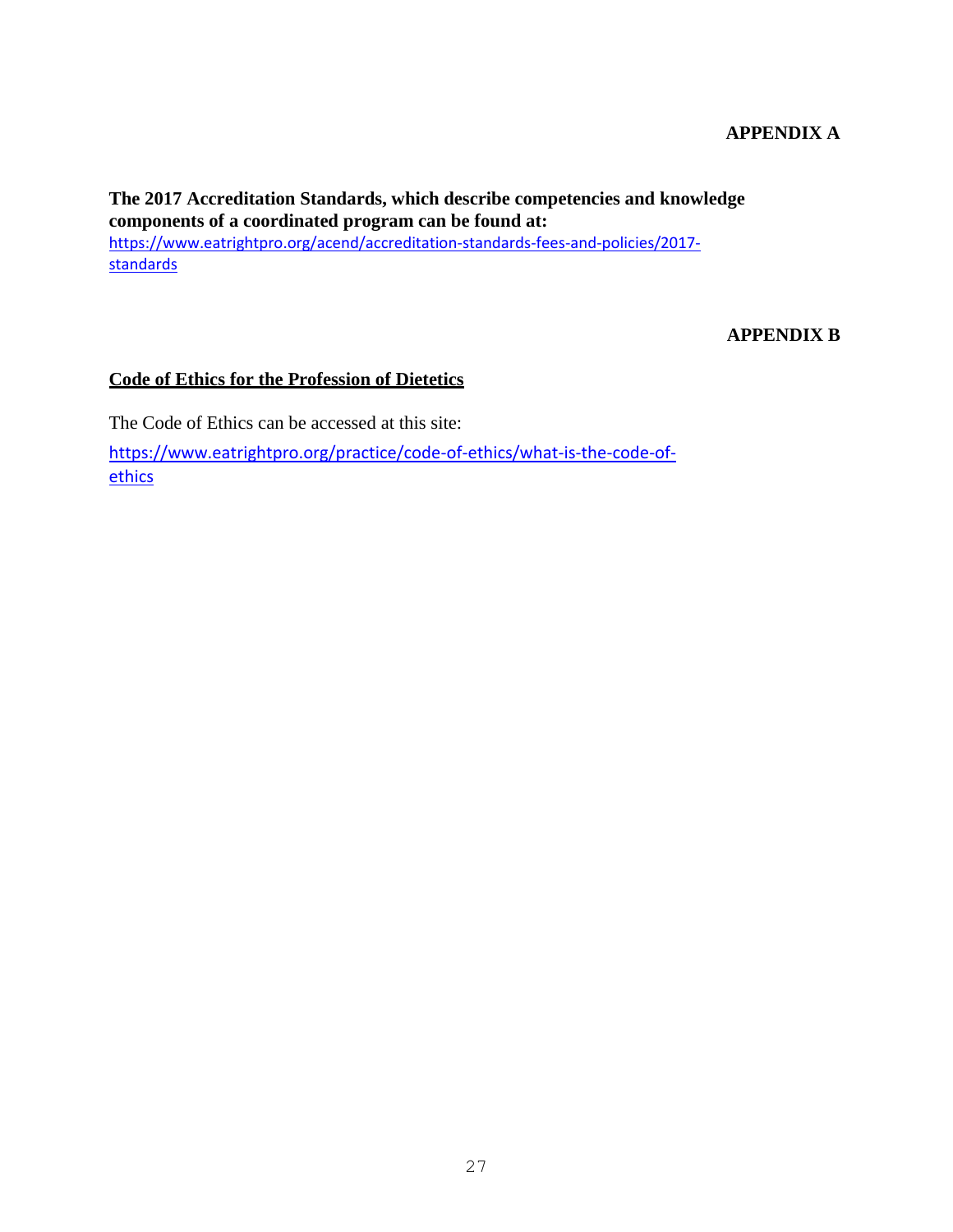#### **APPENDIX C**

#### **ESTIMATED COSTS FOR THE COORDINATED PROGRAM IN DIETETICS**

| Full time tuition for two years                                                                 | \$~1,000.00          |
|-------------------------------------------------------------------------------------------------|----------------------|
| Coordinated Program Fee (\$200/semester x 3 semesters)                                          | \$600.00             |
| Books (total depending on student's resources and individual needs)                             | $$1,200 - $1,800.00$ |
| Lab Coats (two recommended)                                                                     | $$40.00 - $80.00$    |
| Student AND membership (required)                                                               | \$50.00              |
| General Fee (covers parking, computer services, library, etc.) \$200/per semester               | \$800.00             |
| Housing: Room and Board in the residence hall is available at a cost of approximately           | Variable             |
| \$6,800-\$8,120 per year.                                                                       |                      |
| <b>Transportation to Experience Sites</b>                                                       | Variable             |
| A private vehicle is necessary as sites are from 4-60 miles from campus and public              |                      |
| transportation is not feasible. Affiliates may require proof of auto liability insurance and/or |                      |
| assess parking fees.                                                                            |                      |
| Physical Exam                                                                                   | Variable             |
| Documentation of current inoculations, titers and TB testing required. Medical insurance is     |                      |
| required by the program.                                                                        |                      |
| Caregiver Background Check is required by supervised practice sites                             | Paid by CP           |
| Professional Liability Insurance (annual Mount Mary University group student rate)              | Paid by CP           |
| Drug testing at application                                                                     | Variable             |

#### **APPENDIX D**

### **ACADEMIC HONESTY AND INTEGRITY AND AMERICAN DISABILITIES ACTS STATEMENTS**

Mount Mary University is an academic community dedicated to the intellectual and social and ethical development of each of its members. As members of this community we all are responsible for maintaining an atmosphere of mutual respect and honesty.

Standards for academic integrity provide a structure for the creation of an academic environment consistent with the values of the School Sisters of Notre Dame and the mission of the University. In keeping with these goals, all students are expected to strive for integrity, in academic and non-academic pursuits. Acts that involve any attempt to deceive, to present another's ideas as one's own, or to enhance one's grade through dishonest means violate the integrity of both the student and University. Academic dishonesty in any form has a negative impact on the essential principles of the Mount Mary University Community. Therefore, such acts are treated as a serious breach of trust.

A faculty member has the right and authority to deal with academic dishonesty in his or her classroom; however, a student who commits multiple violations against academic integrity shall be subject to administrative disciplinary action as described in the Academic Honesty and Integrity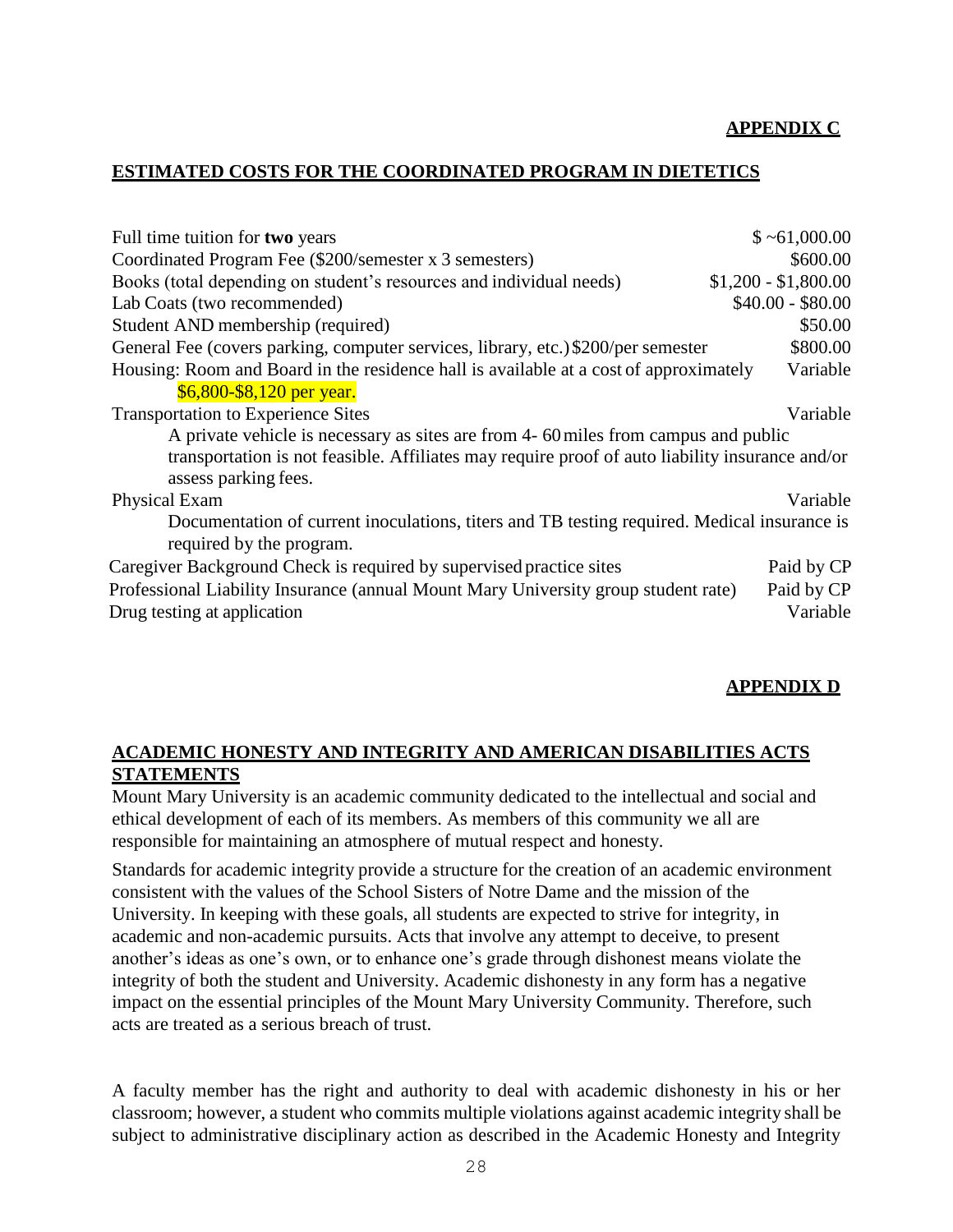Policy and Procedures.

. .

*Copies of the full Academic Honesty and Integrity Policy and Procedures are available through the office of the Associate Dean for Academic Affairs. The policy and procedures are included in the* Mount Mary University Student Handbook*, the* Undergraduate Bulletin *and online at*  mtmary.edu/handbook.htm *and* my.mtmary.edu .

## **Accessibility Services Statement**

Mount Mary University complies with Section 504 of the Rehabilitation Act of 1973 which stipulates that the university will make reasonable accommodations for persons with documented disabilities. If you have a disability that may have some impact on your work in this class and for which you may require accommodations; please see your instructor or the Director of Accessibility Services, so that such accommodations may be arranged. The Accessibility Services Coordinator's office is located in the Student Success Center on the first floor of Haggerty Library, room 124. *Affairs. The policy and procedures are included in the Mount Mary College Student Handbook, the* Undergraduate Bulletin *and online at* mtmary.edu/handbook.htm *and* my.mtmary.edu.

*Faculty, staff and administrators are reminded that Mount Mary's policy regarding students with disabilities can be found in the Undergraduate Bulletin, Student Handbook, Graduate Handbook, and on the Mount Mary College website:* [www.mtmary.edu.](http://www.mtmary.edu/)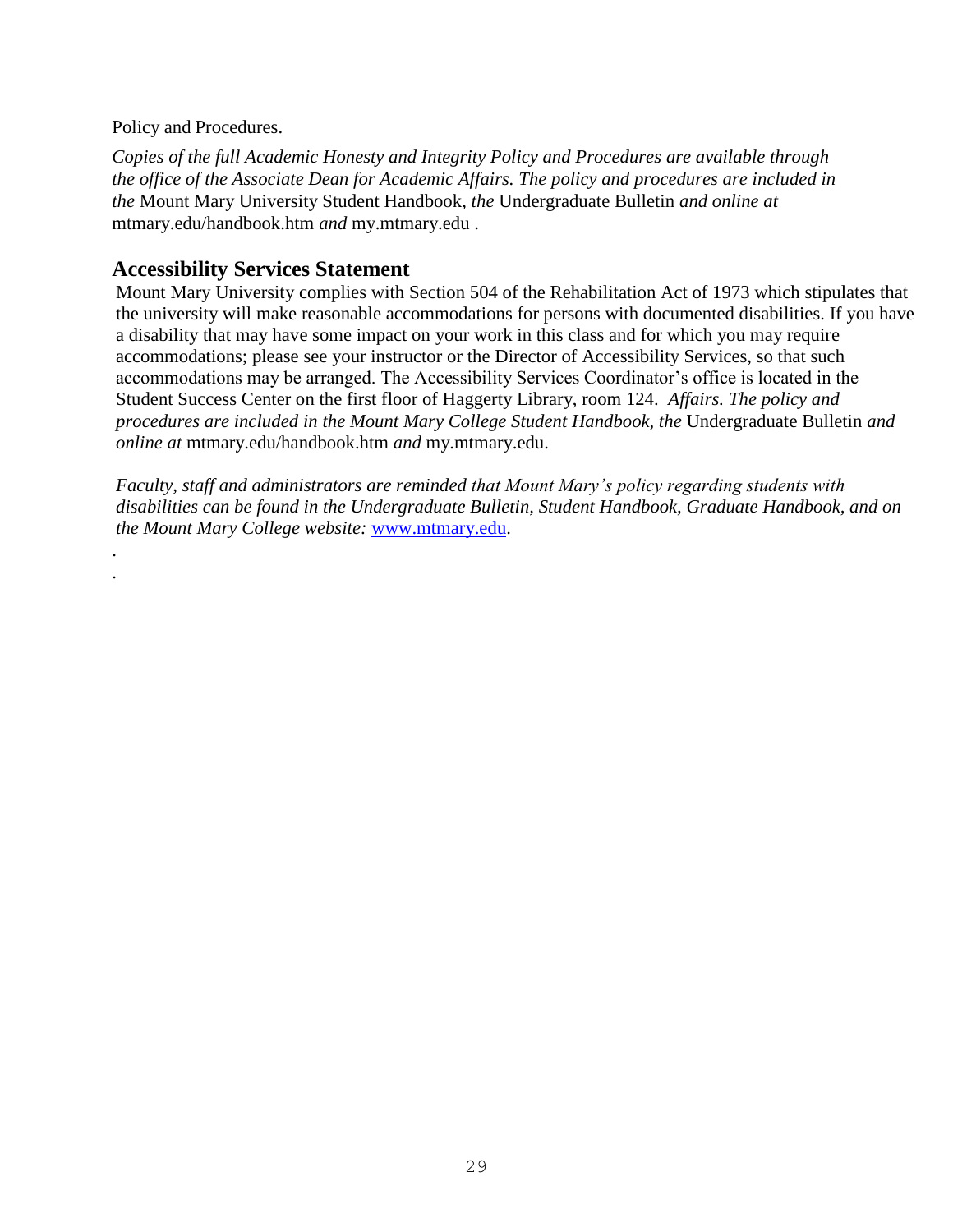#### **APPENDIX E**

#### **Dietetics Four-Year Plan** Rev. 5-14-19 **FRESHMAN YEAR**

Credits **FALL** Credits **SPRING** 4 BIO 100 Intro to Cell & Molecular Biology 4 MAT 111 \*\* 4 | PSY 103 Introductory Psychology 3 ENG 110 Composition I \*\* 3 SYM 110 MMU Leadership Seminar

| $\overline{\phantom{a}}$ |                                    |  |
|--------------------------|------------------------------------|--|
| Credits                  | <b>SPRING</b>                      |  |
|                          | CHE 113 General Chemistry I        |  |
| 4                        | SEA 101 Search for Meaning         |  |
| 3                        | SOC 101 Introductory Sociology     |  |
| 3                        | ENG 120 College Writing & Research |  |
| $2 - 3$                  | $\ast$                             |  |

#### **SOPHOMORE YEAR** 3 BUS 362 Principles of Management

| BIO 212 Human Physiology                       |  | BUS 362 Principles of Management             |
|------------------------------------------------|--|----------------------------------------------|
| <b>BUS 301 Microeconomics</b>                  |  | DTS 201 Food Science                         |
| CHE 206 Organic & Biochemistry                 |  | DTS 202 Foodservice Sanitation & Safety      |
| DTS 152 The Profession of Dietetics            |  | 4   DTS 250 Nutrition Principles             |
| 3   DTS 190 Culinary Skills for Healthy Living |  | 3   MAT 216 Elementary Statistics OR PSY 310 |
|                                                |  | <b>Behavioral Science Statistics</b>         |
| 2   COM 104 Public Speaking                    |  | Med. Terminology – optional (class or test)  |

|                                             | DIS 201 Food Science                     |  |  |  |
|---------------------------------------------|------------------------------------------|--|--|--|
| DTS 202 Foodservice Sanitation & Safety     |                                          |  |  |  |
|                                             | DTS 250 Nutrition Principles             |  |  |  |
| 3                                           | MAT 216 Elementary Statistics OR PSY 310 |  |  |  |
| <b>Behavioral Science Statistics</b>        |                                          |  |  |  |
| Med. Terminology – optional (class or test) |                                          |  |  |  |
| $1 - 3$                                     | *                                        |  |  |  |
| EAR                                         |                                          |  |  |  |
|                                             | DTS 364 Medical Nutrition Therapy I      |  |  |  |
|                                             | DTS 465 Community Nutrition              |  |  |  |

#### **JUNIOR YI**

| 'AK |                                        |  |
|-----|----------------------------------------|--|
|     | DTS 364 Medical Nutrition Therapy I    |  |
|     | DTS 465 Community Nutrition            |  |
|     | DTS 463 Food & Nutrition Systems Mgnt. |  |
|     |                                        |  |

#### 3 DTS 340 DTS Education & Counseling Strategies 3 DTS 354 Applied Nutrition 4 DTS 362 Quantity Food Procurement & Production 2-4 \*

|                                                 | <b>SENIOK YEAK</b> |                                             |
|-------------------------------------------------|--------------------|---------------------------------------------|
| 2   DTS 463 Food & Nutrition Systems Management |                    | DTS 469 Seminar in Dietetic Practice        |
| DTS 464 Medical Nutrition Therapy II            |                    | 12 DTS 475 Supervised Practice in Dietetics |
| DTS 470 Community Nutrition Research            |                    |                                             |
| Foreign Language                                |                    |                                             |
|                                                 |                    |                                             |

4 | BIO 325 Microbiology

| 3       | Communications/Math (Composition II)               |                | DTS 152 The Profession of Dietetics           |
|---------|----------------------------------------------------|----------------|-----------------------------------------------|
| $0 - 4$ | Math (equivalent to MAT 111)                       | 3              | DTS 190 Culinary Skills for Healthy Living    |
| 3       | MAT 216 Elementary Statistics OR PSY 310           | $\mathcal{E}$  | DTS 201 Food Science                          |
|         | <b>Behavioral Science Statistics</b>               |                |                                               |
| $0 - 3$ | Foreign Language Requirement                       |                | DTS 202 Foodservice Sanitation & Safety       |
| $3+$    | Humanistics - History *                            | 4              | DTS 250 Nutrition Principles                  |
| 4       | Humanistics - (Psychology)                         | 3              | DTS 340 Dietetics Ed. & Counseling Strategies |
| 4       | Humanistics $-$ (Sociology)                        | 3              | DTS 354 Applied Nutrition                     |
| $3+$    | Literature/Fine Arts - (Music, Art, Drama, Dance)* | 4              | DTS 362 Quantity Food Procurement/Prod.       |
| $3+$    | Literature/Fine Arts - Fine Arts *                 | $\overline{4}$ | DTS 364 Medical Nutrition Therapy I           |
| $3+$    | Literature/Fine Arts – Literature *                | 4              | DTS 463 Food & Nutrition Systems Mgmt         |
| 4       | Philosophy/Theology 101 (Search)                   | 5              | DTS 464 Medical Nutrition Therapy II          |
| $3+$    | Philosophy/Theology – Philosophy *                 | 4              | DTS 465 Community Nutrition                   |
| $3+$    | Philosophy/Theology – Theology $*$                 |                | DTS 469 Seminar in Dietetic Practice          |
| 4       | Sciences (CHE 113)                                 | 3              | DTS 470 Community Nutrition Research          |
| 2       | Public Speaking (COM 104, BUS 205, or BUS 210)     | 12             | DTS 475 Supervised Practice in Dietetics      |
|         |                                                    |                |                                               |

Expected pre-college competencies include high school biology, high school chemistry, basic computer usage skills, MAT 105 Intro. Algebra or equivalent (3 units of high school college prep math including algebra and plane geometry) and 2 years of the same foreign language.

#### **Key:**

- 3+ Means that three or more credits are required in this area
- \* Indicates a Core course is required that is not listed above by name
- \*\* If this course or equivalent has been taken, DTS 152 should be taken in its place. A Core course may also be added.

#### **SENIOR YEAR**

|    | DTS 469 Seminar in Dietetic Practice     |  |
|----|------------------------------------------|--|
| 12 | DTS 475 Supervised Practice in Dietetics |  |
|    |                                          |  |
|    |                                          |  |
|    |                                          |  |

#### **Core Courses Required: Dietetics Major Courses Required**

|                | DTS 152 The Profession of Dietetics           |
|----------------|-----------------------------------------------|
| 3              | DTS 190 Culinary Skills for Healthy Living    |
| 3              | DTS 201 Food Science                          |
|                |                                               |
| 1              | DTS 202 Foodservice Sanitation & Safety       |
| 4              | DTS 250 Nutrition Principles                  |
| 3              | DTS 340 Dietetics Ed. & Counseling Strategies |
| 3              | DTS 354 Applied Nutrition                     |
| $\overline{4}$ | DTS 362 Quantity Food Procurement/Prod.       |
| 4              | DTS 364 Medical Nutrition Therapy I           |
| 4              | DTS 463 Food & Nutrition Systems Mgmt         |
| 5              | DTS 464 Medical Nutrition Therapy II          |
| 4              | DTS 465 Community Nutrition                   |
| 1              | DTS 469 Seminar in Dietetic Practice          |
| 3              | DTS 470 Community Nutrition Research          |
| 12             | DTS 475 Supervised Practice in Dietetics      |

#### **Other Major Courses Required**

| 3              | ENG 120 College Writing & Research        |
|----------------|-------------------------------------------|
| 4              | BIO 100 Intro to Cell & Molecular Biology |
| 4              | <b>BIO 212 Human Physiology</b>           |
| 4              | <b>BIO 325 Microbiology</b>               |
| 3              | <b>BUS 301 Microeconomics</b>             |
| $\overline{4}$ | BUS 362 Principles of Management          |
| 4              | CHE 113 General Chemistry I               |
| 3              | CHE 206 Organic & Biochemistry            |
| 4              | MAT 216 or PSY 310                        |
| 4              | PSY 103 Introductory Psychology           |
| 3              | SOC 101 Introductory Sociology            |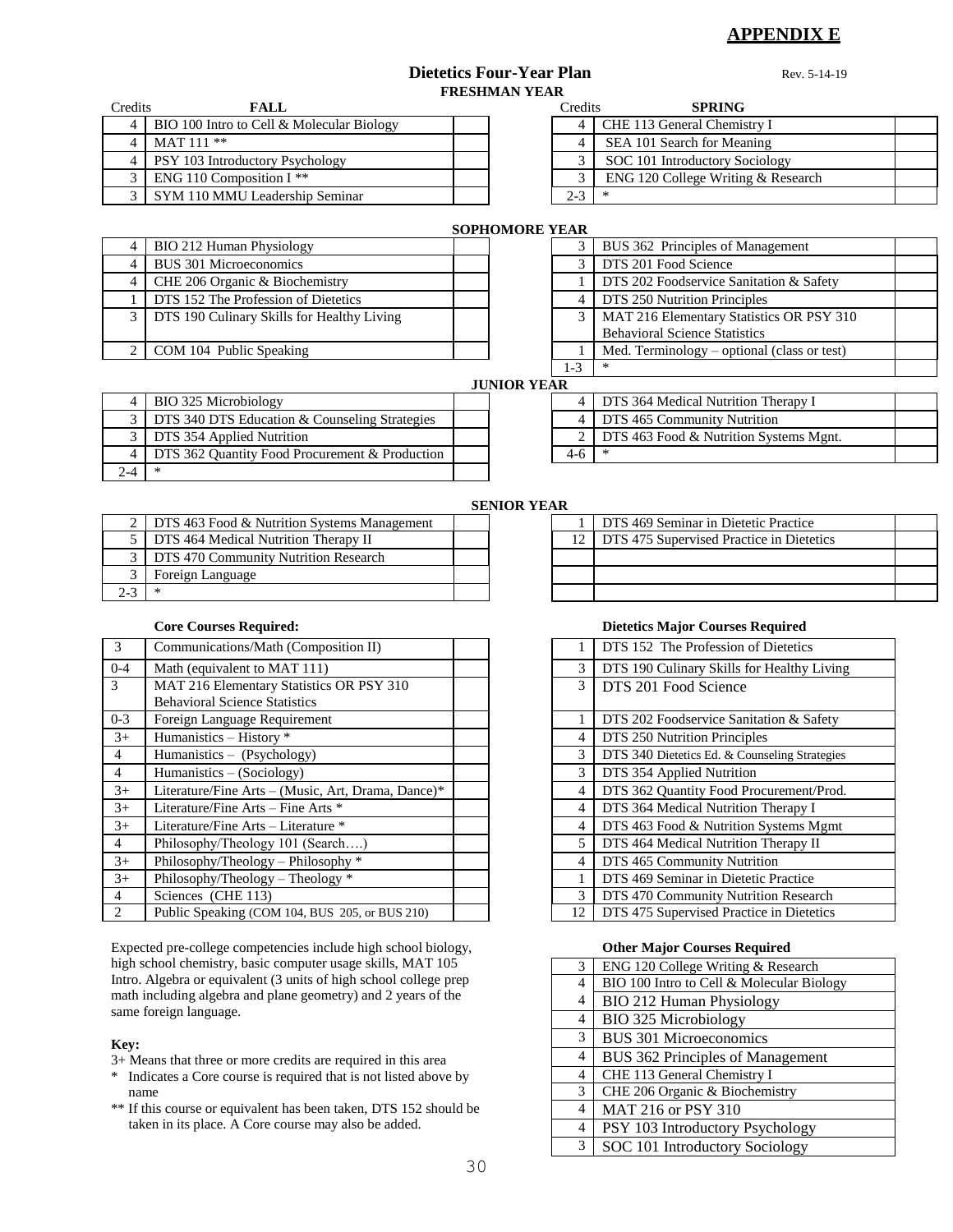#### **APPENDIX F**

#### **Professional Development Evaluation Form**

Student: Student: Student: Semester: Semester: Semester: Semester: Semester: Semester: Semester: Semester: Semester: Semester: Semester: Semester: Semester: Semester: Semester: Semester: Semester: Semester: Semester: Semes

The purpose of the evaluation is to provide feedback to students regarding their professional development toward becoming a dietitian. The following rating scale will be used by faculty to evaluate student performance every semester or when professional development issues arise.

1 = Needs Improvement The student does not demonstrate the required level of professional skill. 2 = Developing Skill The student, while beginning to demonstrate the required levelof professional skill, needs continued development in either quality or quantity. 3 = Professional Skill The student demonstrates the required level of professionalskill.

A student may be requested to withdraw from the program if they receive a score of 1 in any professional development skill for two consecutive semesters.

|     | <b>PROFESSIONAL DEVELOPMENT SKILL</b>                                             | <b>RATING</b>                         | <b>COMMENTS</b> |
|-----|-----------------------------------------------------------------------------------|---------------------------------------|-----------------|
| 1.  | Arrives punctually to class, other academic<br>events, and clinic appointments    | $1 \t2 \t3$                           |                 |
| 2.  | Promptly notifies faculty if circumstances                                        | $1 \t2 \t3$                           |                 |
|     | prevent attendance and assumes initiative to                                      |                                       |                 |
|     | make up missed assignments                                                        |                                       |                 |
| 3.  | Manages and prioritizes use of time                                               | $1\quad2$<br>$\overline{3}$           |                 |
| 4.  | Demonstrates the ability to problem solve                                         | $1\quad2$<br>3                        |                 |
| 5.  | Demonstrates the ability to be flexible with<br>unexpected situations             | $\overline{2}$<br>1<br>$\overline{3}$ |                 |
| 6.  | Asks relevant questions when in doubt, and                                        | 123                                   |                 |
|     | seeks new knowledge                                                               |                                       |                 |
| 7.  | Communicates professionally and effectively,<br>both in writing and orally        | 123                                   |                 |
|     |                                                                                   |                                       |                 |
| 8.  | Demonstrates functional level of confidence,<br>self-assurance, and assertiveness | 123                                   |                 |
| 9.  | Demonstrates the ability to work productively                                     | 123                                   |                 |
|     | and cooperatively with authority figures,                                         |                                       |                 |
|     | classmates, clinicians, and clients                                               |                                       |                 |
| 10. | Assumes responsibility for own actions                                            | $1\quad2$<br>$\overline{\mathbf{3}}$  |                 |
| 11. | Demonstrates the ability to modify behavior                                       | 123                                   |                 |
|     | in response to feedback and demonstrates                                          |                                       |                 |
|     | the ability to give constructive feedback.                                        |                                       |                 |
| 12. | Dresses appropriately to the setting                                              | $1\quad2$<br>$\overline{\mathbf{3}}$  |                 |
| 13. | Displays honesty and integrity in academic<br>and professional matters            | $1\quad2$<br>$\overline{\mathbf{3}}$  |                 |
|     |                                                                                   |                                       |                 |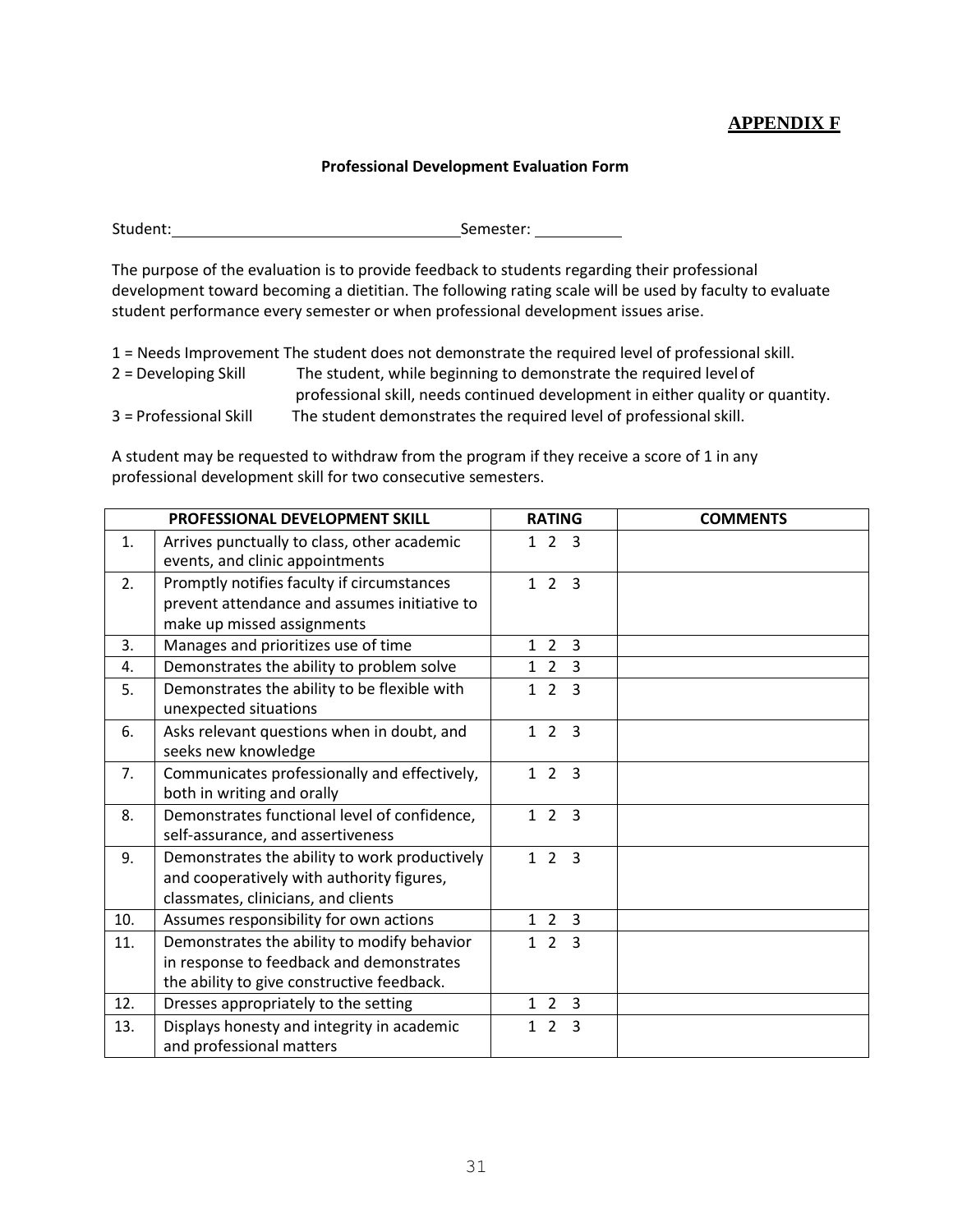Additional faculty comments:

Student comments on evaluation:

Plan of action to improve any areas of concern:

Above plan of action to be achievedby:

Faculty Signature: Date:

Student Signature: Date: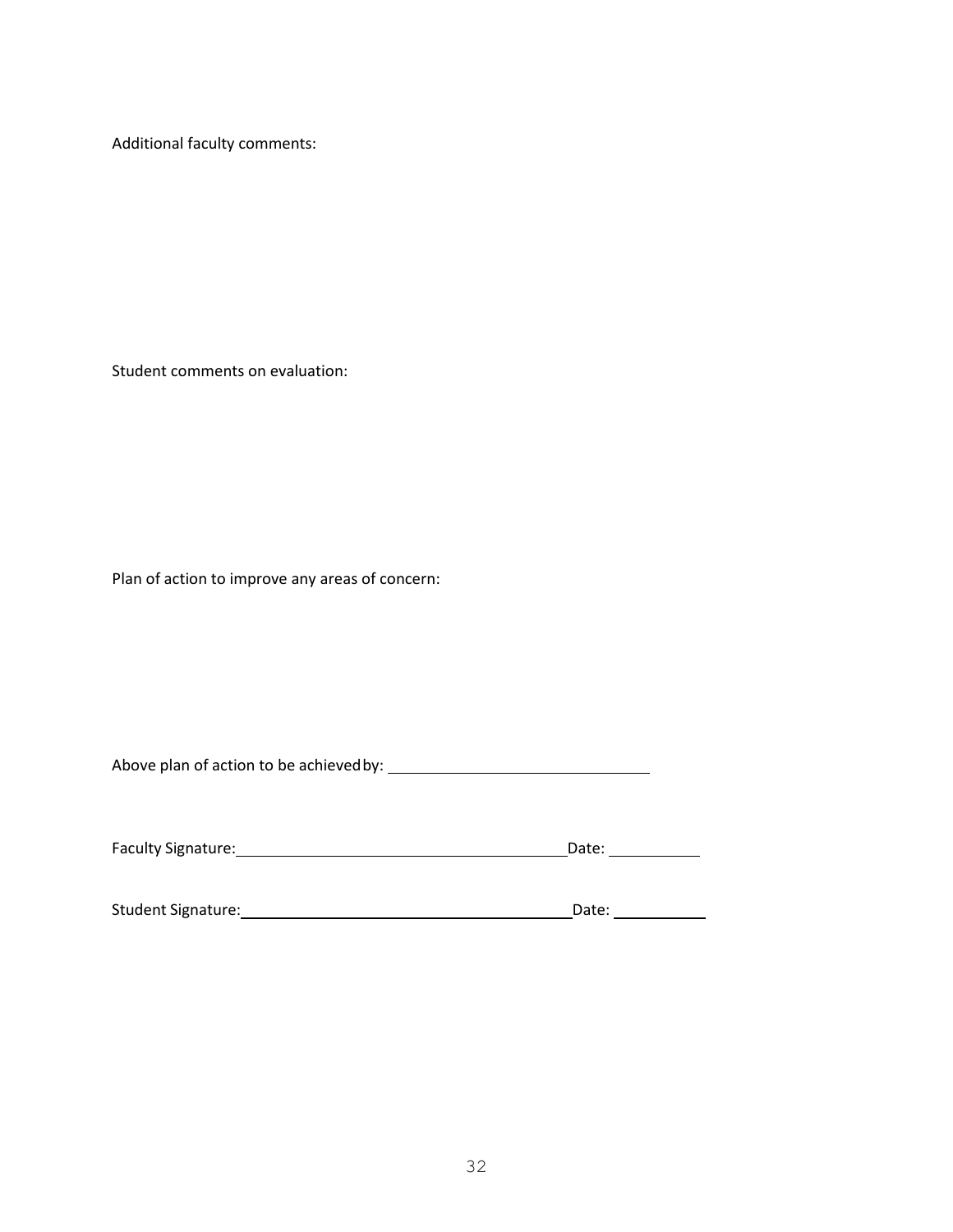#### **Professional Development Evaluation Form Interpretive Guide**

#### **Arrives punctually to class, other academic events, and clinic appointments.**

Examples: Shows respect for faculties, guest lecturers' and classmates' time. Enters without disrupting.

#### **Promptly notifies faculty if circumstances prevent attendance and assumes initiative to make up missed assignments.**

Examples: Seeks out classmates for missed notes and handouts. Makes arrangements to make up missed work with faculty.

#### **Manages and prioritizes use of time.**

Examples: Comes to class prepared. Plans ahead for completion of assignments. Balances time for school, family, and work.

#### **Demonstrates the ability to problem solve.**

Examples: Recognizes and defines problems. Develops and implements solutions, and evaluates outcomes. Thinks critically, questions logically, recognizes and differentiates facts and assumptions. Distinguishes the relevant from the irrelevant. Analyzes options prior to making a judgment.

#### **Demonstrates the ability to be flexible with unexpected situations.**

Examples: Exhibits professional behaviors during difficult situations. Explores multiple solutions with others to seek resolution.

#### **Asks relevant questions when in doubt, and seeks new knowledge.**

Examples: Independently seeks out learning experiences. Seeks new knowledge and understanding. Uses resources from books, class materials, internet, library, clinicians, etc. to formulate questions and seek clarification.

#### **Communicates professionally and effectively, both in writing and orally.**

Examples: Varies speech and body language for different audiences and purposes. Uses correct spelling, grammar, and sentence structure. Communicates ideas and options clearly and concisely.

#### **Demonstrates functional level of confidence, self-assurance, and assertiveness.**

Examples: Takes initiative outside comfort zone.

#### **Demonstrates the ability to work productively and cooperatively with authority figures, classmates, clinicians, and clients.**

Examples: Participates collaboratively in class and clinic activities, and discussions.

Acknowledges and adjusts for learning styles, ethnic, and cultural differences. Fulfills commitments.

Remains open minded.

Allows others to express their opinions.

Respects decisions of authority figures.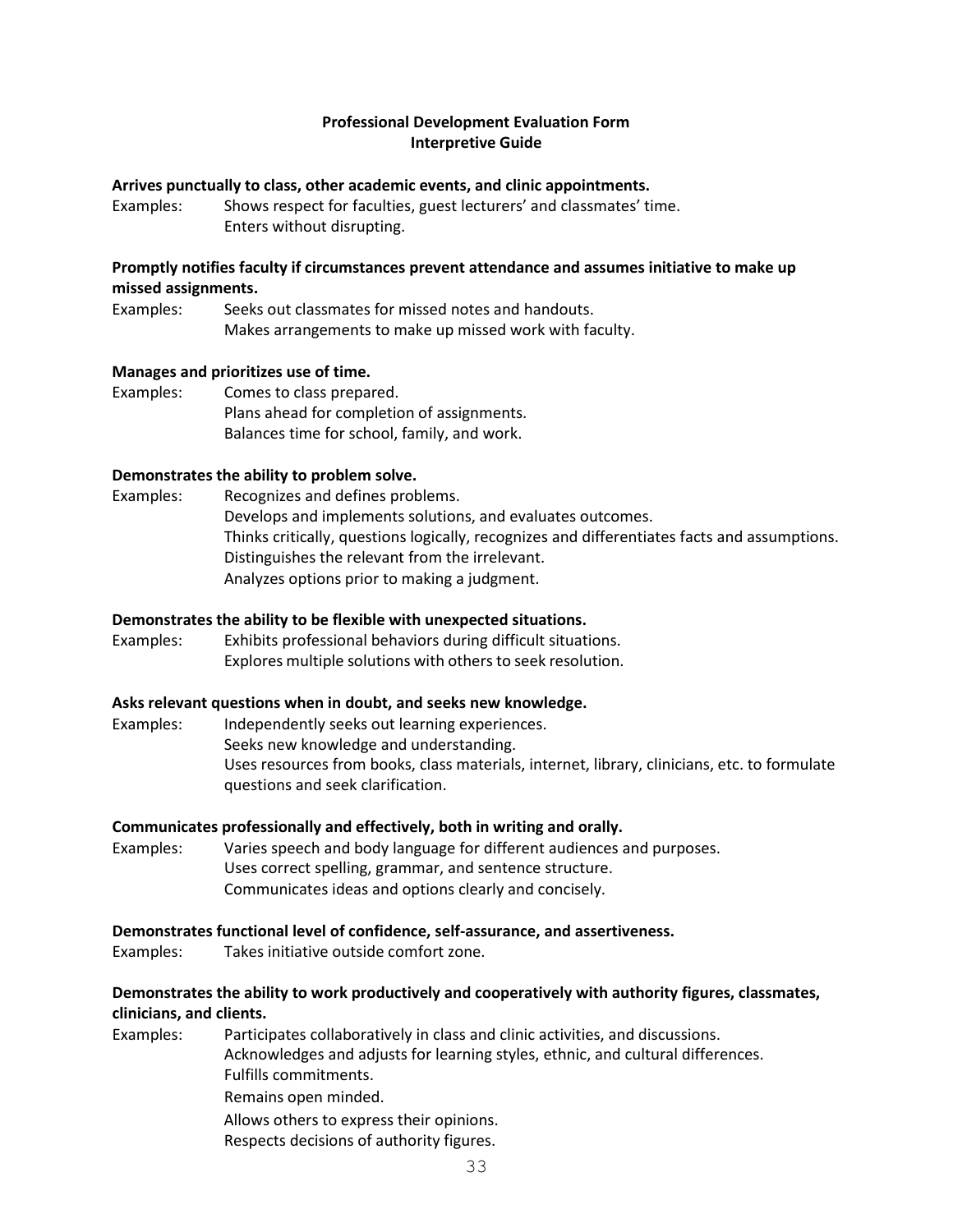#### **Assumes responsibility for own actions.**

Examples: Acknowledges mistakes and plans for change. Respects and returns borrowed materials.

#### **Demonstrates the ability to modify behavior in response to feedback and the ability to give constructive feedback.**

Examples: Effectively asks for and uses feedback from identified sources. Provides feedback to facilitate classmates' professional development.

#### **Complies with dress appropriate to the school or clinic.**

Examples: Chooses clothing and accessories that fit in with other professionals and reflects a professional attitude.

#### **Displays honesty and integrity in academic and professional matters.**

Examples: Does own work.

Acts ethically and encourages ethical behavior in others. Maintains confidentiality.